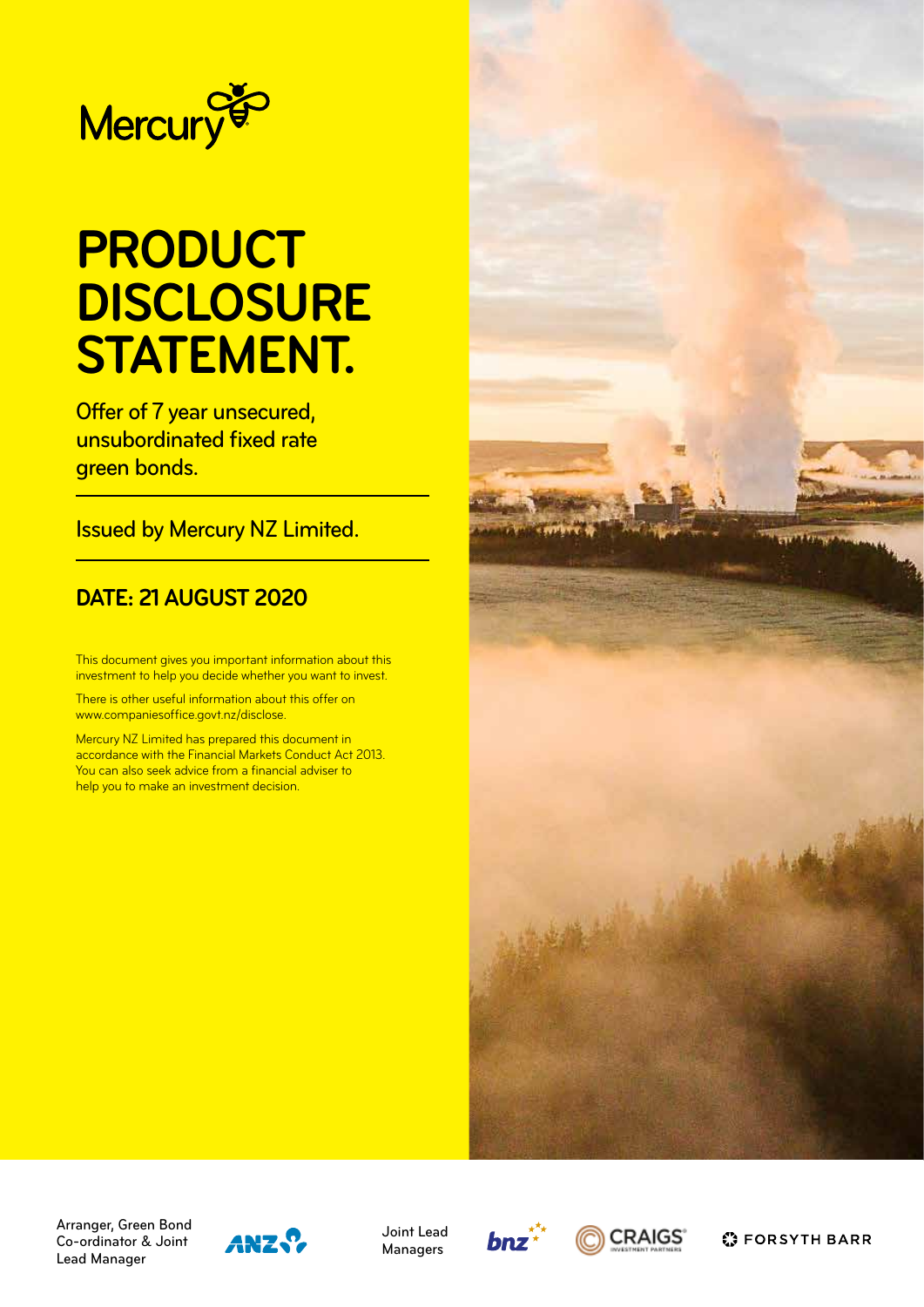#### **WHAT IS THIS?**

This is an offer (**Offer**) of unsecured, unsubordinated fixed rate green bonds (**Green Bonds**). The Green Bonds are debt securities issued by Mercury NZ Limited (**Mercury**). You give Mercury money, and in return Mercury promises to pay you interest and repay the money at the end of the term. If Mercury runs into financial trouble, you might lose some or all of the money you invested.

#### **ABOUT MERCURY AND ITS SUBSIDIARIES**

Mercury, together with its subsidiaries, is an electricity generator and energy retailer.

Currently Mercury's electricity generation is 100% renewable, averaging around 6,600GWh per annum. Nine hydro stations along the Waikato River generate on average around 4,000GWh of electricity each year. Mercury also operates and owns (either in whole or part) five geothermal stations in the central North

Island, two of which are in partnership with Māori land trusts. Mercury is also building a wind farm at Turitea, which as at the date of this PDS, is expected to be New Zealand's largest wind farm, in the lower North Island with full output expected in the financial year ending 30 June 2022.

As a retailer of electricity and gas, Mercury currently services the energy needs of residential, commercial and industrial customers.

Mercury is listed on the NZX Main Board and has a foreign exempt listing on the ASX. As at close of the Business Day before the date of this product disclosure statement (**PDS**), it has a market capitalisation on the NZX of approximately \$6.8 billion. The Crown has a minimum 51% shareholding in Mercury (as required by the Public Finance Act 1989).

### **PURPOSE OF THIS OFFER**

The proceeds of this Offer are intended

to be earmarked to finance or refinance new or existing projects and expenditures relating to renewable energy and other eligible projects (**Eligible Projects**), in accordance with Mercury's Green Financing Framework dated August 2020 (as amended from time to time) (the **Green Financing Framework**). In particular, as at the date of this PDS Mercury expects to apply the net proceeds of the Offer to refinance existing debt, and to track an amount equal to the net proceeds within its systems, earmarked to Eligible Projects, primarily the construction of the Turitea wind farm. The Green Financing Framework provides for net proceeds of green financing (including the Green Bonds) to be no greater than Mercury's debt obligation to the pool of Eligible Projects, and the total value of Eligible Projects to be at least equal to the original principal amount of total green financing. See also section 4 of this PDS (Purpose of the Offer).

**Interest payments** Semi-annual in arrear in equal payments on 14 March and 14 September in each year (or if that day is not a Business Day, the next Business Day) until and including the Maturity Date, with the First Interest Payment Date being 14 March 2021. As the First Interest Payment Date is a Sunday, interest is payable on Monday, 15 March 2021 instead.

**Further payments, fees or charges** Taxes may be deducted from interest payments on the Green Bonds. See section 7 of this PDS (Tax) for further details.

> You are not required to pay brokerage or any other fees or charges to Mercury to purchase the Green Bonds. However, you may have to pay brokerage to the firm from whom you ation of Green Bonds. Please contact your financial adviser for further any brokerage fees.

> > ds may only be offered or sold in conformity with all applicable laws and lew Zealand and in any other jurisdiction in which the Green Bonds are delivered. Specific selling restrictions as of the date of this PDS are set out in is PDS (Selling restrictions) for the United States, Australia, Hong Kong, Japan, United Kingdom and Switzerland.

> > een or will be taken by Mercury which would permit an offer of Green Bonds, r distribution of any offering material, in any country or jurisdiction where purpose is required (other than New Zealand).

> > purchase, offer, sell, distribute or deliver Green Bonds, or have in their plish, deliver or distribute to any person, any offering material or any connection with the Green Bonds, in any jurisdiction other than in compliance ble laws and regulations and the specific selling restrictions set out in section s<br>Selling Restrictions).

> > for Green Bonds, you indemnify Mercury, the Arranger, the Joint Lead Registrar and the Bond Supervisor in respect of any loss incurred as a result of hese selling restrictions.

## **01. KEY INFORMATION SUMMARY.**

#### If Mercury fails to earmark the proceeds of the Green Bonds in the manner described above, or fails to comply with the Green Financing Framework or related matters, or if the Green Bonds cease to satisfy the Green Bond Principles published by the International Capital Market Association or Climate Bonds Standard:

- no Event of Default or any other breach will occur in relation to the Green Bonds; and
	- neither you nor Mercury have any right for the Green Bonds to be repaid early.
	- This means there is no legal obligation on Mercury to earmark the proceeds of the

Green Bonds in the manner described above or to comply with the Green Financing Framework, the Green Bond Principles or the Climate Bonds Standard on an ongoing basis. See also section 5 of this PDS (Key features of the Green Bonds).

| Mercury NZ Limited.                                                                                                                                                                                                                                                                                                                                                                                                                                                                   |
|---------------------------------------------------------------------------------------------------------------------------------------------------------------------------------------------------------------------------------------------------------------------------------------------------------------------------------------------------------------------------------------------------------------------------------------------------------------------------------------|
| Unsecured, unsubordinated fixed rate green bonds.                                                                                                                                                                                                                                                                                                                                                                                                                                     |
| 7 years, maturing on 14 September 2027.                                                                                                                                                                                                                                                                                                                                                                                                                                               |
| Up to \$150 million (with the ability to accept oversubscriptions of up to an additional \$50<br>million at Mercury's discretion).                                                                                                                                                                                                                                                                                                                                                    |
| The Green Bonds will pay a fixed rate of interest from the Issue Date until the Maturity Date.<br>The Interest Rate may (at the discretion of Mercury in conjunction with the Joint Lead<br>Managers) be determined subject to a minimum Interest Rate. Any such minimum Interest<br>Rate and the indicative Issue Margin will be determined by Mercury in conjunction with<br>the Joint Lead Managers and (as applicable) announced via NZX on the Opening Date (31<br>August 2020). |
| The Interest Rate will be determined by Mercury in conjunction with the Joint Lead Managers<br>on the Rate Set Date (4 September 2020) and will be:                                                                                                                                                                                                                                                                                                                                   |
| • the sum of the Swap Rate on the Rate Set Date and the Issue Margin; or<br>• if greater, any applicable minimum Interest Rate announced via NZX as described above.<br>The Issue Margin will be determined by Mercury in conjunction with the Joint Lead Managers<br>following a bookbuild on the Rate Set Date. The Interest Rate will be announced via NZX on                                                                                                                      |
|                                                                                                                                                                                                                                                                                                                                                                                                                                                                                       |

the Rate Set Date.

#### **KEY TERMS OF THE OFFER**

**Closing Date** Friday, 4 September 2020 at 12.00pm.

|                             | receive an allocation of Green<br>information on any brokerage                                                                                                        |
|-----------------------------|-----------------------------------------------------------------------------------------------------------------------------------------------------------------------|
| <b>Selling restrictions</b> | The Green Bonds may only be<br>regulations in New Zealand ar<br>offered, sold or delivered. Spe<br>section 8 of this PDS (Selling<br>Singapore, the United Kingdo     |
|                             | No action has been or will be<br>or possession or distribution o<br>action for that purpose is requ                                                                   |
|                             | No person may purchase, off<br>possession, publish, deliver or<br>documents in connection witl<br>with all applicable laws and re<br>8 of this PDS (Selling Restricti |
|                             | By subscribing for Green Bone<br>Managers, the Registrar and t<br>you breaching these selling re                                                                      |
| <b>Opening Date</b>         | Monday, 31 August 2020.                                                                                                                                               |
| <b>Closing Date</b>         | Friday, 4 September 2020 at                                                                                                                                           |
| Issue Date                  | Monday. 14 September 2020.                                                                                                                                            |

**Minimum application amount** \$5,000 and multiples of \$1,000 thereafter.

#### **NO GUARANTEE**

Mercury is the issuer and the sole obligor in respect of the Green Bonds. None of the Crown, any subsidiary of Mercury or any other person guarantees the Green Bonds.

#### **HOW YOU CAN GET YOUR MONEY OUT EARLY**

Neither you nor Mercury have a right to require Mercury to redeem the Green Bonds prior to the Maturity Date, except in the case of an Event of Default (as described below).

Mercury intends to quote these Green Bonds on the NZX Debt Market. This means you may be able to sell them on the NZX Debt Market before the end of their term if there are interested buyers. If you sell your Green Bonds, the price you get will vary depending on factors such as the financial condition of Mercury and its subsidiaries and movements in the market interest rates. You may receive less than the full amount that you paid for them.

### **HOW GREEN BONDS RANK**

#### **FOR REPAYMENT** On a liquidation of Mercury, the Green Bonds will rank as unsecured and will rank:

unsubordinated obligations of Mercury and

liabilities which are preferred by law; • equally with liabilities owed to Mercury's USPP noteholders, banks and certain financial institutions that have lent

**Liabilities**); however (unlike Bondholders) creditors of Guaranteed Liabilities have the benefit of guarantees from certain subsidiaries of Mercury so may also claim directly against those subsidiaries;

- below any secured liabilities and
- money to Mercury (**Guaranteed**
- Bondholders; and
- ahead of Mercury's subordinated shareholders.

• equally with (and will be repaid at the same time and pro rata with) all other unsecured and unsubordinated liabilities of Mercury, such as those owing to other

liabilities (including capital bonds) and

Further important information on the ranking of the Green Bonds on the liquidation of Mercury and its subsidiaries, including in relation to Guaranteed Liabilities, can be found in section 5 of this PDS (Key features of the Green Bonds).

#### **NO SECURITY**

The Green Bonds are not secured.

#### **KEY RISKS AFFECTING THIS INVESTMENT**

Investments in debt securities have risks. A key risk is that Mercury does not meet its commitments to repay you or pay you interest (credit risk). Section 6 of this PDS (Risks of investing) discusses the main factors that give rise to the risk. You should consider if the credit risk of these debt securities is suitable for you.

The interest rate for these Green Bonds should also reflect the degree of credit risk. In general, higher returns are demanded by investors from businesses with higher risk of defaulting on their commitments. You need to decide whether the offer is fair.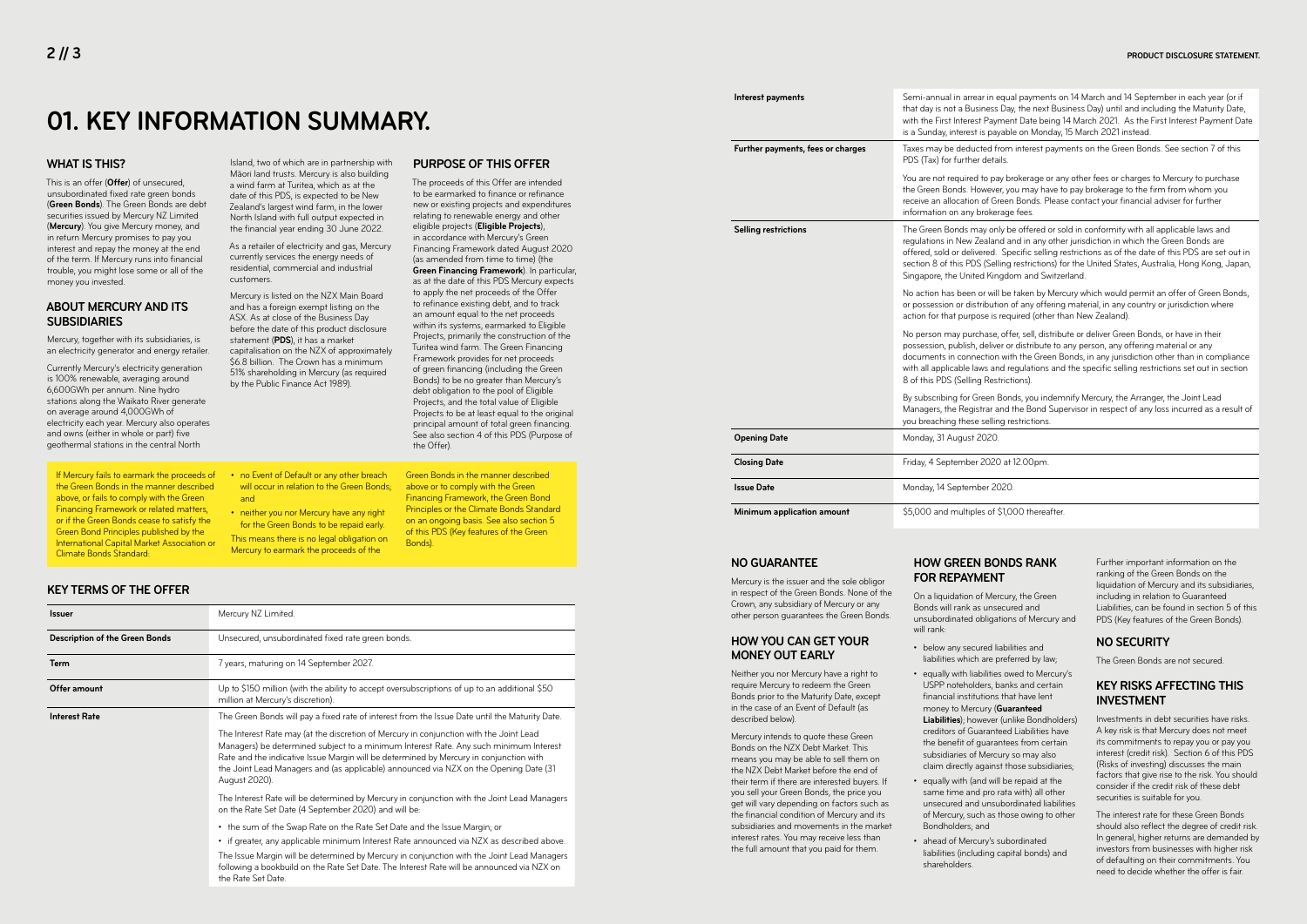IMAGE

| <b>S&amp;P GLOBAL</b>                                                               |                     |             |          |                                                  |                    |                    |                         |                                   |
|-------------------------------------------------------------------------------------|---------------------|-------------|----------|--------------------------------------------------|--------------------|--------------------|-------------------------|-----------------------------------|
|                                                                                     |                     |             |          | Mercury's credit rating<br>BBB+ (stable outlook) |                    |                    |                         |                                   |
| Rating                                                                              | AAA                 | AA          | A        | <b>BBB</b>                                       | <b>BB</b>          | B                  | CCC                     | $CC$ to $C$                       |
| Summary description<br>(capacity of issuer to<br>meet its financial<br>obligations) | Extremely<br>strong | Very strong | Strong   | Adequate                                         | Less<br>Vulnerable | More<br>vulnerable | Currently<br>vulnerable | Currently<br>highly<br>vulnerable |
| Approximate probability<br>of default over 5 years*                                 | 1 in 600            | 1 in 300    | 1 in 150 | 1 in 30                                          | 1 in 10            | $1$ in $5$         | $1$ in 2                |                                   |

\* The approximate, median likelihood that an investor will not receive repayment on a five-year investment on time and in full based upon historical default rates published by S&P Global, Moody's and Fitch (source: Reserve Bank of New Zealand publication "Explaining Credit Ratings", dated November 2008).



#### **MERCURY'S CURRENT CREDIT RATING.**

Mercury considers that the most significant risk factors are:

• **Risks relating to legislation and regulation** – Mercury operates in a highly regulated industry and legislative and regulatory changes (including Treaty of Waitangi claims), changes to conditions, or levies applied to the use of natural resources could affect Mercury's ability to generate power and income, and have a material adverse effect on Mercury's business. Such changes may result in Mercury facing direct or indirect restrictions, conditions or additional costs for its access to freshwater or geothermal resources for its hydro and geothermal generation activities. In addition, regulatory changes imposed on the current electricity market structure may also affect the effectiveness of Mercury's integrated business model of generating and retailing electricity and could adversely impact the value of Mercury in the future. Regulatory changes may also be imposed on the New Zealand electricity sector that could impact the future supply and demand of electricity and affect future spot, wholesale and retail electricity prices. Examples may include the Government's investigation of the large pumped hydro project at Lake Onslow, significant subsidies for rooftop solar and promotion/subsidies for electric vehicles.

• **Electricity market exposure** – Spot prices, contract prices, market demand, competitor behaviour, changes to the cost of 'fuel' (such as water for hydro generation) and transmission capacity can all impact Mercury's ability to manage its exposure to the spot

electricity market. Electricity demand (such as the wind-down of the Tiwai Point aluminium smelter announced by Rio Tinto), retail competition and regulatory and technological changes could impact on Mercury's retail market share profitability and its financial performance.

• **Fuel supply and electricity production risks** – If Mercury is unable to generate expected amounts of electricity, this may impact on its future operating results. This could occur for a number of reasons including adverse hydrological conditions, competition for resources, resource consents being varied or not being renewed, Government regulation or power station availability. Mercury may be unable to generate expected levels of electricity due to reduced 'fuel' supplies (such as water for hydro generation, as described above) or the viability, efficiency or operability of its power stations, or may face increased costs to secure the necessary fuel.

This summary does not cover all of the risks of investing in the Green Bonds. You should also read section 6 of this PDS (Risks of investing) and section 5 of this PDS (Key features of the Green Bonds).

#### **WHAT IS MERCURY'S CREDIT RATING?**

A credit rating is an independent opinion of the capability and willingness of an entity to repay its debts (in other words, its creditworthiness). It is not a guarantee that the financial product being offered is a safe investment. A credit rating should be considered alongside all other relevant information when making an investment decision.

Mercury has been rated by S&P Global Ratings (**S&P Global**). S&P Global gives ratings from AAA through to C. S&P Global's ratings may be modified with a (+) or (-) sign to show relative standing within a rating category.

As at the date of this PDS, Mercury has been assigned a long-term credit rating of BBB+ with a stable outlook by S&P Global. Mercury's current credit rating includes a one-notch uplift from the company's stand-alone credit profile of 'bbb', reflecting the legislated majority ownership by the Crown. The Crown does not guarantee the Green Bonds and is under no obligation to provide financial support to Mercury.

The Green Bonds are to be rated by S&P Global. Mercury expects the initial credit rating assigned to the Green Bonds by S&P Global will be BBB+. Mercury expects this credit rating will be assigned to the Green Bonds before the Issue Date.

#### **WHERE YOU CAN FIND OTHER MARKET INFORMATION ABOUT MERCURY**

This is a short-form offer document that Mercury is permitted to use because these Green Bonds rank in priority to ordinary shares in Mercury which are traded on the NZX Main Board. Mercury is subject to a disclosure obligation that requires it to notify certain material information to the NZX for the purpose of that information being made available to participants in the market. Mercury's page on the NZX website, which includes information made available under the disclosure obligation referred to above, can be found at www.nzx.com/companies/MCY.

| 02 01. KEY INFORMATION SUMMARY             |
|--------------------------------------------|
| <b>06 LETTER FROM THE CHAIR</b>            |
| <b>07 O2. KEY DATES AND OFFER PROCESS</b>  |
| <b>08 03. TERMS OF THE OFFER</b>           |
| 10 04. PURPOSE OF THE OFFER                |
| 11 05. KEY FEATURES OF THE GREEN BONDS     |
| <b>16 O6. RISKS OF INVESTING</b>           |
| <b>20 07. TAX</b>                          |
| 21 08. SELLING RESTRICTIONS                |
| 23 09. WHO IS INVOLVED?                    |
| 24 10. HOW TO COMPLAIN                     |
| 24 11. WHERE YOU CAN FIND MORE INFORMATION |
| <b>24 12. HOW TO APPLY</b>                 |

- **25** 13. CONTACT INFORMATION
- **26** GLOSSARY

### **CONTENTS.**

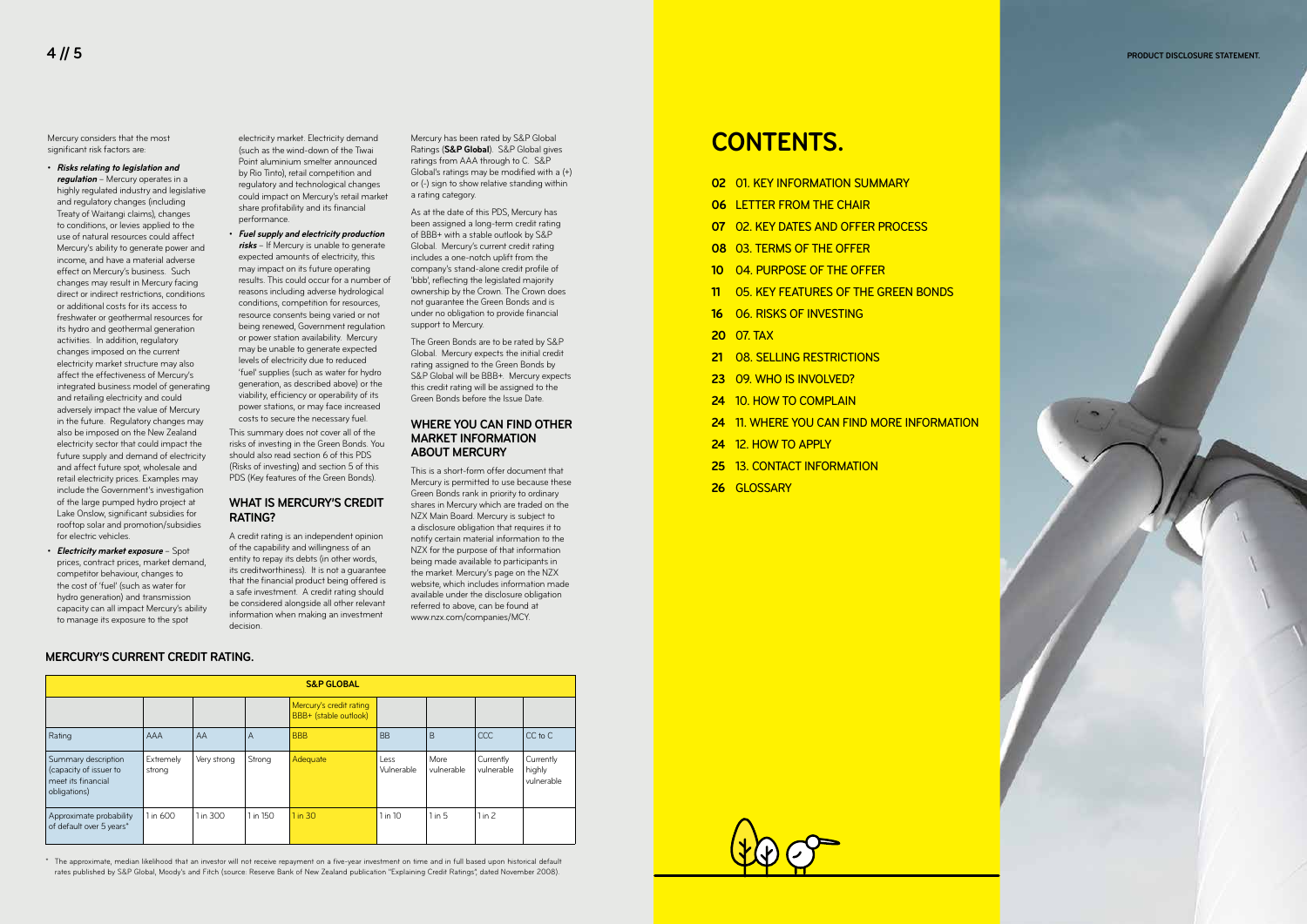# **LETTER FROM THE CHAIR.**

On behalf of Mercury's directors, I am pleased to present you with this Offer to invest in Green Bonds to be issued by Mercury.

This product disclosure statement describes the Green Bonds, the Offer and other important information you should know about the investment.

Mercury, together with its subsidiaries, is an electricity generator and energy retailer.

Currently Mercury's electricity generation is 100% renewable, averaging around 6,600GWh per annum. Nine hydro stations along the Waikato River generate on average around 4,000GWh of electricity each year. Mercury also operates and owns (either in whole or part) five geothermal stations in the central North Island, two of which are in partnership with Māori land trusts. Mercury is also building the Turitea wind farm with full output expected in the financial year ending 30 June 2022. At the date of this PDS, Turitea is expected to be New Zealand's largest wind farm, producing approximately 840GWh per annum. As a retailer of electricity (and gas), Mercury currently services the energy needs of residential, commercial and industrial customers.

Mercury has a long-term corporate credit rating of BBB+/Stable, assigned by S&P Global, which was reaffirmed in December 2019. This rating includes a one-notch uplift from the company's stand-alone credit profile of 'bbb', reflecting the legislated majority ownership by the Crown.

an Interest Rate and the indicative Issue Margin will be determined and announced on this date.

| 020 at 12.00pm      |
|---------------------|
|                     |
| 020                 |
|                     |
| r 2020              |
|                     |
| er 2020             |
|                     |
|                     |
| ember in each year. |
|                     |
|                     |

Mercury is seeking to raise up to \$150 million under the Offer, with an ability to accept up to an additional \$50 million in oversubscriptions. The proceeds of the Green Bonds are intended to be earmarked to finance or refinance new or existing projects and expenditures including renewable energy, energy efficiency and electrification, and clean transportation, that have been identified by Mercury as "Eligible Projects".

Mercury has developed a Green Financing Framework to ensure that the Green Bonds comply with the Green Bond Principles published by the International Capital Market Association and the Climate Bonds Standard. DNV GL (a current approved verifier under the Climate Bonds Standard) has undertaken an independent thirdparty review of our Green Financing Framework and has provided a limited assurance conclusion that our Green Financing Framework meets the requirements of the Green Bond Principles and the Climate Bonds Standard.

> If the Closing Date is extended, the Rate Set Date, the Issue Date, the expected date of initial quotation and trading of the Green Bonds on the NZX Debt Market, the Interest Payment Dates and the Maturity Date may also be extended. Any such changes will not affect the validity of any applications received.

There are risks associated with the Green Bonds that may affect your returns and repayment of your investment. An overview of these risks is set out in this PDS. I encourage you to seek financial, investment or other advice from a qualified professional adviser as you take the time to consider this Offer.

On behalf of Mercury's directors, I invite you to consider this Offer and seek independent financial advice. I welcome your interest in this opportunity to invest in Mercury Green Bonds. For more information on the Green Bonds, please visit our website:

www.mercury.co.nz/green-bonds.

Yours sincerely

Judence Flach

PRUE FLACKS CHAIR, MERCURY NZ LIMITED



| <b>Opening Date</b>                                                                                                                                          | Monday, 31 August 2020                                                                                        |
|--------------------------------------------------------------------------------------------------------------------------------------------------------------|---------------------------------------------------------------------------------------------------------------|
|                                                                                                                                                              | Any applicable minimum Interest Rate and the indicative Issue Margi<br>determined and announced on this date. |
| <b>Closing Date</b>                                                                                                                                          | Friday, 4 September 2020 at 12.00pm                                                                           |
| <b>Rate Set Date</b>                                                                                                                                         | Friday, 4 September 2020                                                                                      |
| <b>Issue Date and allotment date</b>                                                                                                                         | Monday, 14 September 2020                                                                                     |
| Expected date of initial quotation and<br>trading of the Green Bonds on the NZX<br><b>Debt Market and earliest expected</b><br>mailing of holding statements | Tuesday, 15 September 2020                                                                                    |
| <b>Interest Payment Dates</b>                                                                                                                                | 14 March and 14 September in each year.                                                                       |
| <b>First Interest Payment Date</b>                                                                                                                           | 14 March 2021.                                                                                                |
|                                                                                                                                                              | As the First Interest Payment Date is a Sunday, interest is payable on<br>Monday, 15 March 2021 instead.      |
| <b>Maturity Date</b>                                                                                                                                         | 14 September 2027                                                                                             |

## **02. KEY DATES AND OFFER PROCESS.**

The timetable is indicative only and subject to change. Mercury may, in its absolute discretion and without notice, vary the timetable (including by opening or closing the Offer early, accepting late applications and extending the Closing Date).

Mercury reserves the right to cancel the Offer and the issue of the Green Bonds, in which case any application monies received will be refunded (without interest) as soon as practicable and in any event within five Business Days of the cancellation.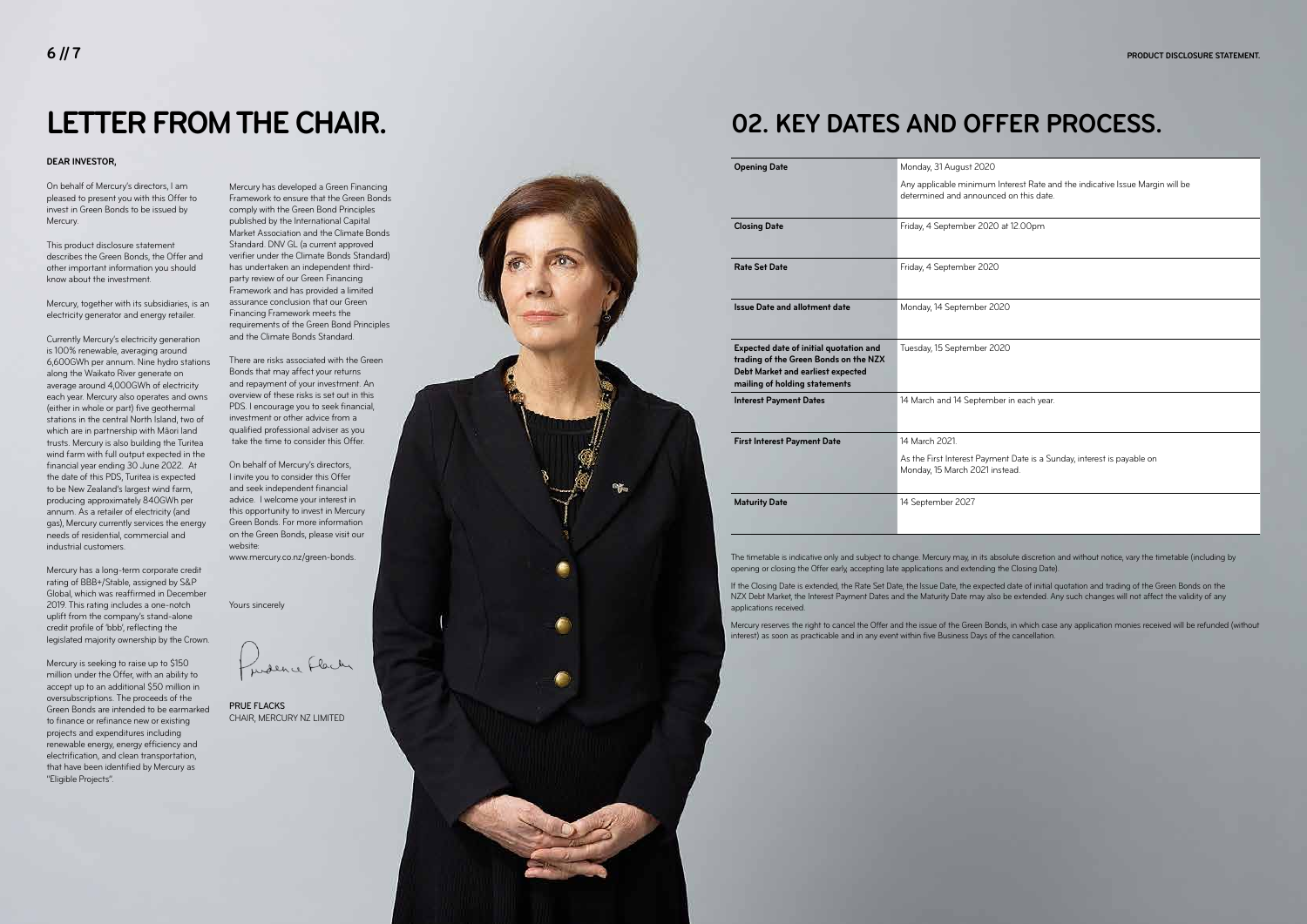| <b>Issuer</b>                                                                   | Mercury NZ Limited.                                                                                                                                                                                                                                                                                                                                                                                                                                                                                                                           |
|---------------------------------------------------------------------------------|-----------------------------------------------------------------------------------------------------------------------------------------------------------------------------------------------------------------------------------------------------------------------------------------------------------------------------------------------------------------------------------------------------------------------------------------------------------------------------------------------------------------------------------------------|
| <b>Description of the Green</b><br><b>Bonds</b>                                 | Unsecured, unsubordinated fixed rate green bonds.                                                                                                                                                                                                                                                                                                                                                                                                                                                                                             |
| <b>The Green Bond</b><br><b>Principles and Climate</b><br><b>Bonds Standard</b> | Mercury has developed and adopted the Green Financing Framework to ensure that, as at the date of this<br>PDS, its processes for identifying Eligible Projects and managing the use of the proceeds of the Green<br>Bonds are consistent with the Green Bond Principles and the Climate Bonds Standard. There is no legal<br>obligation on Mercury to comply with the Green Financing Framework, the Green Bond Principles or the<br>Climate Bonds Standard on an ongoing basis. See section 5 of this PDS (Key features of the Green Bonds). |
| Term                                                                            | 7 years, maturing on 14 September 2027.                                                                                                                                                                                                                                                                                                                                                                                                                                                                                                       |
| Offer amount                                                                    | Up to \$150 million (with the ability to accept oversubscriptions of up to an additional<br>\$50 million at Mercury's discretion).                                                                                                                                                                                                                                                                                                                                                                                                            |
| <b>Issue price</b>                                                              | \$1.00 per Green Bond, being the Principal Amount of each Green Bond.                                                                                                                                                                                                                                                                                                                                                                                                                                                                         |
| <b>Interest Rate</b>                                                            | The Green Bonds will pay a fixed rate of interest from the Issue Date until the Maturity Date.                                                                                                                                                                                                                                                                                                                                                                                                                                                |
|                                                                                 | The Interest Rate may (at the discretion of Mercury in conjunction with the Joint Lead Managers) be<br>determined subject to a minimum Interest Rate. Any such minimum Interest Rate and the indicative Issue<br>Margin will be determined by Mercury in conjunction with the Joint Lead Managers and (as applicable)<br>announced via NZX on the Opening Date (31 August 2020).                                                                                                                                                              |
|                                                                                 | The Interest Rate will be determined by Mercury in conjunction with the Joint Lead Managers on the Rate<br>Set Date (4 September 2020) and will be:<br>• the sum of the Swap Rate on the Rate Set Date and the Issue Margin; or                                                                                                                                                                                                                                                                                                               |
|                                                                                 | • if greater, any applicable minimum Interest Rate announced via NZX as described above.                                                                                                                                                                                                                                                                                                                                                                                                                                                      |
|                                                                                 | The Issue Margin will be determined by Mercury in conjunction with the Joint Lead Managers following a<br>bookbuild on the Rate Set Date. The Interest Rate will be announced via NZX on the Rate Set Date.                                                                                                                                                                                                                                                                                                                                   |
| <b>Interest Payment Dates</b>                                                   | Semi-annual in arrear on 14 March and 14 September in each year (or if that day is not a Business Day, the<br>next Business Day) until and including the Maturity Date, with the First Interest Payment Date being 14<br>March 2021. As the First Interest Payment Date is a Sunday, interest is payable on Monday, 15 March 2021<br>instead.                                                                                                                                                                                                 |
| Interest payments and<br>entitlement                                            | Regular scheduled payments of interest will be of equal semi-annual amounts. Any other payment of<br>interest on the Green Bonds will be calculated based on the number of days in the relevant period and a<br>365-day year.                                                                                                                                                                                                                                                                                                                 |
|                                                                                 | On Interest Payment Dates interest will be paid to the person registered as the Bondholder as at the record<br>date immediately preceding the relevant Interest Payment Date.                                                                                                                                                                                                                                                                                                                                                                 |
|                                                                                 | The record date for interest payments is 5.00pm on the date that is 10 calendar days before the relevant<br>scheduled Interest Payment Date (prior to any adjustment to the Interest Payment Date to fall on a<br>Business Day). If the record date falls on a day which is not a Business Day, the record date will be the<br>immediately preceding Business Day.                                                                                                                                                                            |
| <b>Opening Date</b>                                                             | Monday, 31 August 2020.                                                                                                                                                                                                                                                                                                                                                                                                                                                                                                                       |
| <b>Closing Date</b>                                                             | Friday, 4 September at 12.00pm.                                                                                                                                                                                                                                                                                                                                                                                                                                                                                                               |
| <b>Scaling</b>                                                                  | Mercury may scale applications at its discretion, but will not scale any application to below \$5,000 or to an<br>amount that is not a multiple of \$1,000.                                                                                                                                                                                                                                                                                                                                                                                   |
| <b>Minimum application</b><br>amount                                            | \$5,000 and multiples of \$1,000 thereafter.                                                                                                                                                                                                                                                                                                                                                                                                                                                                                                  |
| How to apply                                                                    | Application instructions are set out in section 12 of this PDS (How to apply).                                                                                                                                                                                                                                                                                                                                                                                                                                                                |
|                                                                                 | Mercury reserves the right to refuse all or any part of any application for Green Bonds under the Offer<br>without giving a reason.                                                                                                                                                                                                                                                                                                                                                                                                           |
| No underwriting                                                                 | The Offer is not underwritten.                                                                                                                                                                                                                                                                                                                                                                                                                                                                                                                |

**Transfer restrictions** You may only transfer your Green Bonds in multiples of \$1,000 in aggregate value and after he transferee must each hold Green Bonds with an aggregate value no Green Bonds).

**Ranking** On a liquidation of Mercury, the Green Bonds will rank as unsecured and unsubordinated and will rank:

iabilities and liabilities which are preferred by law;

v's Guaranteed Liabilities, however (unlike Bondholders) creditors lities have the benefit of quarantees from certain subsidiaries of claim directly against those subsidiaries;

be repaid at the same time and pro rata as) all other unsecured and ilities of Mercury, such as those owing to other Bondholders; and subordinated liabilities (including capital bonds) and shareholders.

rmation on the ranking of the Green Bonds on the liquidation of in section 5 of this PDS (Key features of the Green Bonds).

nd the sole obligor in respect of the Green Bonds. None of the of Mercury or any other person guarantees the Green Bonds.

**Events of Default** If an Event of Default occurs, and is continuing, the Bond Supervisor may in its discretion, directed to do so by an Extraordinary Resolution of Bondholders, ds to be immediately due and payable.

are set out in clause 11 of the Master Trust Deed (a copy of which is lose Register) and are summarised in section 5 of this PDS (Key Bonds).

**Further payments, fees or charges** Taxes may be deducted from interest payments on the Green Bonds. See section 7 of this Palails

pay brokerage or any other fees or charges to Mercury to purchase theren you may have to pay brokerage to the firm from whom you Green Bonds. Please contact your financial adviser for further okerage fees.

certain selling restrictions and you will be required to indemnify reach these.

**Rolan Trust Company Limited.** or Services Limited.



**Financial covenant** Mercury agrees to ensure that Net Worth at any time will not be less than \$500 million.

**Equire Mercury to redeem the Green Bonds prior to the Maturity Date,** an Event of Default (as described below).

PDS (Key features of the Green Bonds) for further details.

| Quotation                         | Application has been n<br>Debt Market and all the<br>complied with on or be<br>with. However, the Gree<br>no responsibility for any<br>NZX Debt Market is a li                                                                                                                     |
|-----------------------------------|------------------------------------------------------------------------------------------------------------------------------------------------------------------------------------------------------------------------------------------------------------------------------------|
|                                   | NZX ticker code MCY0.                                                                                                                                                                                                                                                              |
| <b>Transfer restrictions</b>      | You may only transfer y<br>any transfer you and th<br>of at least \$5,000 (or n                                                                                                                                                                                                    |
| Ranking                           | On a liquidation of Mer<br>obligations of Mercury<br>• below any secured lia<br>equally with Mercury<br>of Guaranteed Liabil<br>Mercury so may also<br>equally with (and will<br>unsubordinated liabi<br>ahead of Mercury's s<br>Further important infor<br>Mercury can be found i |
| No guarantee                      | Mercury is the issuer ar<br>Crown, any subsidiary o                                                                                                                                                                                                                                |
| <b>Financial covenant</b>         | Mercury agrees to ensu                                                                                                                                                                                                                                                             |
| Early redemption                  | You have no right to reo<br>except in the case of ar                                                                                                                                                                                                                               |
|                                   | See section 5 of this PI                                                                                                                                                                                                                                                           |
| <b>Events of Default</b>          | If an Event of Default o<br>and must upon being o<br>declare the Green Bond<br>The Events of Default a<br>contained on the Disclo                                                                                                                                                  |
|                                   | features of the Green B                                                                                                                                                                                                                                                            |
| Further payments, fees or charges | Taxes may be deducted<br>PDS (Tax) for further de                                                                                                                                                                                                                                  |
|                                   | You are not required to<br>the Green Bonds. Howe<br>receive an allocation of<br>information on any bro                                                                                                                                                                             |
| <b>Selling restrictions</b>       | The Offer is subject to<br>certain people if you br                                                                                                                                                                                                                                |
|                                   |                                                                                                                                                                                                                                                                                    |
| <b>Governing law</b>              | New Zealand.                                                                                                                                                                                                                                                                       |
| <b>Bond Supervisor</b>            | The New Zealand Guar                                                                                                                                                                                                                                                               |

#### **DOCUMENTS**

The terms of the Green Bonds, and other terms key to the Offer, are set out in the Master Trust Deed, as supplemented by the Supplemental Trust Deed (together, the **Trust Deed**).

You should read these documents. Copies may be obtained from the Disclose Register at www.companiesoffice.govt.nz/disclose.



e requirements of NZX relating to that quotation that can be efore the date of distribution of this PDS have been duly complied en Bonds have not yet been approved for trading and NZX accepts ny statement in this PDS. NZX is a licensed market operator, and the icensed market, under the FMCA.

 $0.30$  has been reserved for the Green Bonds.

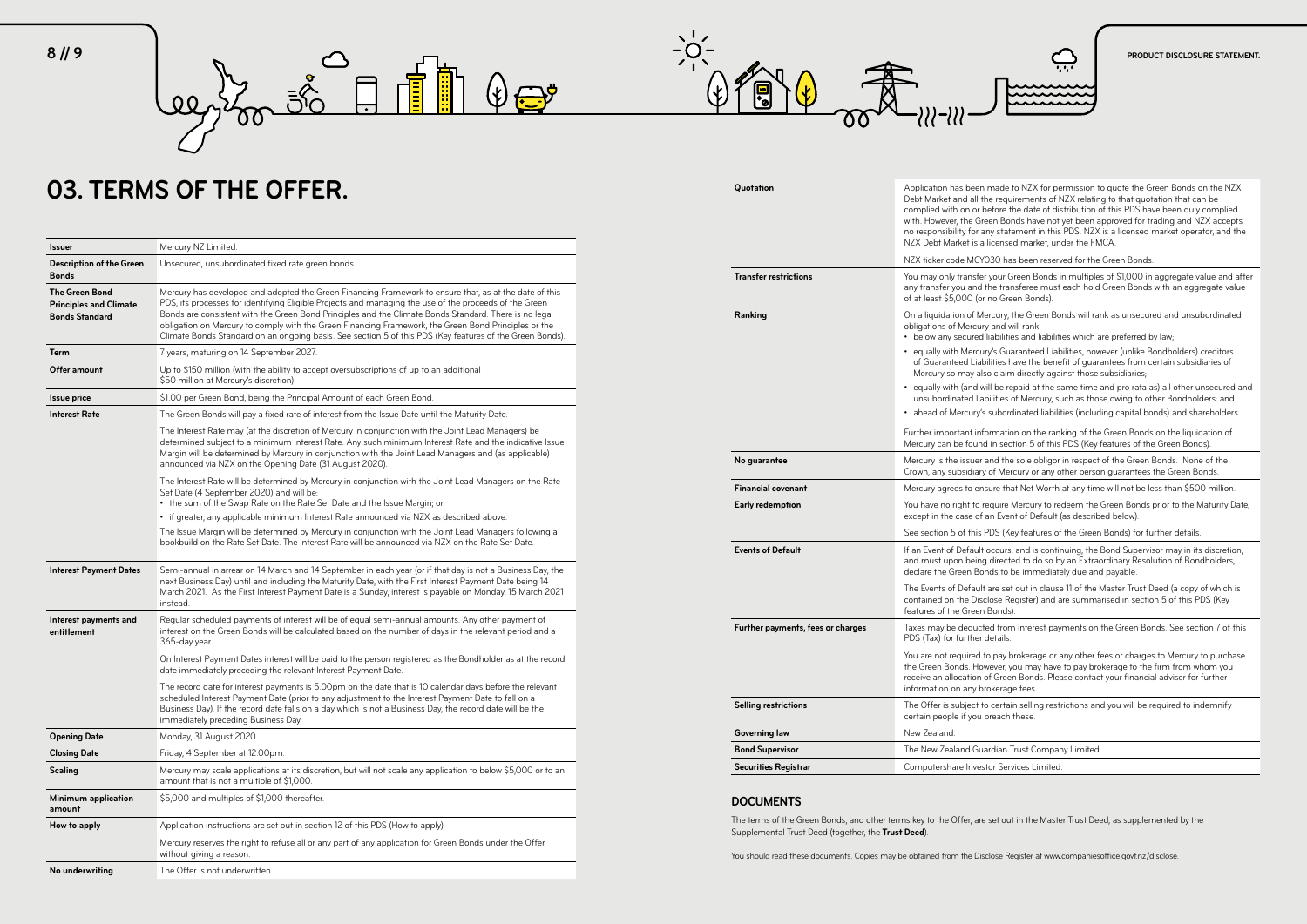## **04. PURPOSE OF THE OFFER.**

The proceeds of the Offer are intended to be earmarked to finance or refinance new or existing projects and expenditures relating to Eligible Projects in accordance with Mercury's Green Financing Framework. In particular, as at the date of this PDS, Mercury expects to apply the net proceeds of the Offer to refinance existing debt, and to track an amount equal to the net proceeds within its systems, earmarked to Eligible Projects, primarily the construction of the Turitea wind farm. This purpose will not change, irrespective of the total amount that is raised.

Mercury is currently constructing the Turitea wind farm in New Zealand's lower North Island. Full output is expected in the financial year ending 30 June 2022, at which time, Turitea is expected to be the country's largest wind farm at 222MW, producing approximately 840GWh annually. As at the date of this PDS, the Turitea wind farm is expected to increase Mercury's annual generation by over 12%, adding to the current 100% renewable generation portfolio of hydro and geothermal assets.

Mercury has developed and adopted the Green Financing Framework to ensure that, as at the date of this PDS, its processes for identifying Eligible Projects and managing the use of the proceeds of the Green Bonds are consistent with the Green Bond Principles and the Climate Bonds Standard. The Green Financing Framework provides for net proceeds of green financing (including the Green Bonds) to be no greater than Mercury's debt obligation to the pool of Eligible Projects, and the total value of Eligible Projects to be at least equal to the original principal amount of total green financing. See further under "Green Financing Framework" in section 5 of this PDS (Key features of the Green Bonds).

Generally, Mercury's operations may extend to investments which are not governed by the Green Bond Principles. However, proceeds of the Green Bonds are intended to be earmarked to Eligible Projects.

Mercury may undertake non-Eligible Projects outside of the Green Financing Framework.

If Mercury fails to earmark the proceeds of the Green Bonds in the manner described in this PDS, or fails to comply with the Green Financing Framework or related matters or if the Green Bonds cease to satisfy the Green Bond Principles published by the International Capital Market Association or Climate Bonds Standard:

- no Event of Default or any other breach will occur in relation to the Green Bonds: and
- neither you nor Mercury have any right for the Green Bonds to be repaid early.

This means there is no legal obligation on Mercury to earmark the proceeds of the Green Bonds in the manner described above or to comply with the Green Financing Framework, the Green Bond Principles or the Climate Bonds Standard on an ongoing basis. See also section 5 of this PDS (Key features of the Green Bonds).

The Offer is not underwritten.

## **05. KEY FEATURES OF THE GREEN BONDS.**

A number of key features of the Green Bonds are described in section 3 of this PDS (Terms of the Offer). The other key features of the Green Bonds are described below.

Copies of the Trust Deed and the Green Financing Framework can be accessed on the Disclose Register.

#### **GREEN FINANCING FRAMEWORK**

Set out below is a summary of the way in which the Green Financing Framework addresses the Green Bond Principles as at the date of this PDS. To confirm the integrity of the Green Bonds as a "green" instrument, Mercury has ensured that, as at the date of this PDS, the Green Bonds comply with the Green Bond Principles and the Climate Bonds Standard.

Mercury may amend the Green Financing Framework from time to time. Any amendments to the Green Financing Framework would apply to these Green Bonds. There is, however, no legal obligation on Mercury to comply with the Green Financing Framework, the Green Bond Principles or the Climate Bonds Standard on an ongoing basis.

#### **Green Bond Principles**

The Green Bond Principles are voluntary process guidelines for issuing green bonds published by the International Capital Market Association (and as may be amended from time to time). As at the date of this PDS, the Green Bond Principles establish four core components for an instrument to be considered to be a green bond:

- **Use of proceeds:** The proceeds of the green bond must be used to finance or refinance assets or other projects that have clear environmental benefits.
- **Process for project evaluation and selection:** The issuer should provide clear information to investors about the issuer's environmental sustainability objectives; the process for evaluation of eligible projects; and the eligibility criteria.

• **Management of proceeds:** The issuer should have internal processes to track and attest to the use of the proceeds of

# the green bond.

• **Reporting:** The issuer should make, and keep, readily available up to date information on the use of the proceeds of the green bond.

Mercury has developed and adopted the Green Financing Framework to address these principles.

#### **Certification**

Mercury has also obtained certification from the Climate Bonds Initiative (**CBI**). CBI is an international organisation established to promote investments that will deliver a global low-carbon and climate resilient economy. CBI has implemented the Climate Bonds Standard, currently version 3.0 (**Climate Bonds Standard**) which sets out criteria to verify that the funds of debt instruments are being used to finance such investments.

Briefly, the CBI certification process involves both pre-issuance and postissuance certification. The pre-issuance certification consists of assessment of Mercury's internal processes, including its selection process for Eligible Projects and the internal tracking of proceeds.

In respect of the post-issuance certification, Mercury will seek to obtain further assurance to reconfirm the CBI certification at least once during the term of the Green Bonds.

#### **Assurance from independent verifier**

As part of the CBI pre-issuance certification process, Mercury has obtained a limited assurance conclusion from an independent verifier, DNV GL, that based on their review as described in their assurance statement, nothing has come to their attention that causes them to believe that the Green Bond is not, in all material respects, in accordance with the pre-issuance requirements of the Climate Bonds Standard and associated wind and geothermal technical criteria. Mercury has obtained the CBI certification certifying that Mercury has met the criteria set out



in the Climate Bonds Standard in respect of the Green Bonds. A copy of the DNV GL assurance statement and the CBI certification can be found free of charge on the Disclose Register at www.companiesoffice.govt.nz/disclose

and on Mercury's website at www.mercury. co.nz/green-bonds. Both DNV GL and CBI have consented to the DNV GL assurance statement and the CBI certification respectively being made available on the Disclose Register and Mercury's website.

#### **Use of proceeds**

In accordance with the Green Financing Framework and as described in section 4 of this PDS (Purpose of the Offer), the proceeds of the Green Bonds are intended to be earmarked to finance or refinance new or existing projects and expenditures, that have been identified by Mercury as "Eligible Projects".

As at the date of this PDS, the Eligible Projects are categorised as follows:

- **• Renewable energy:** the production, transmission, connection, appliances and/or products of renewable energy, such as wind energy, geothermal energy, and solar energy.
- **• Energy efficiency and electrification:** projects that contribute to a reduction of energy consumption, including energy storage (batteries), and electrical infrastructure associated with renewable generation.
- **• Clean transportation:** clean energy vehicles and reduction of harmful emissions, including low carbon transport assets (for example electric vehicles and charging infrastructure), systems and infrastructure, and Information Communication Technology (ICT) that improves monitoring, measurement and management of assets to maximise utilisation.

Mercury may undertake non-Eligible Projects outside of the Green Financing Framework.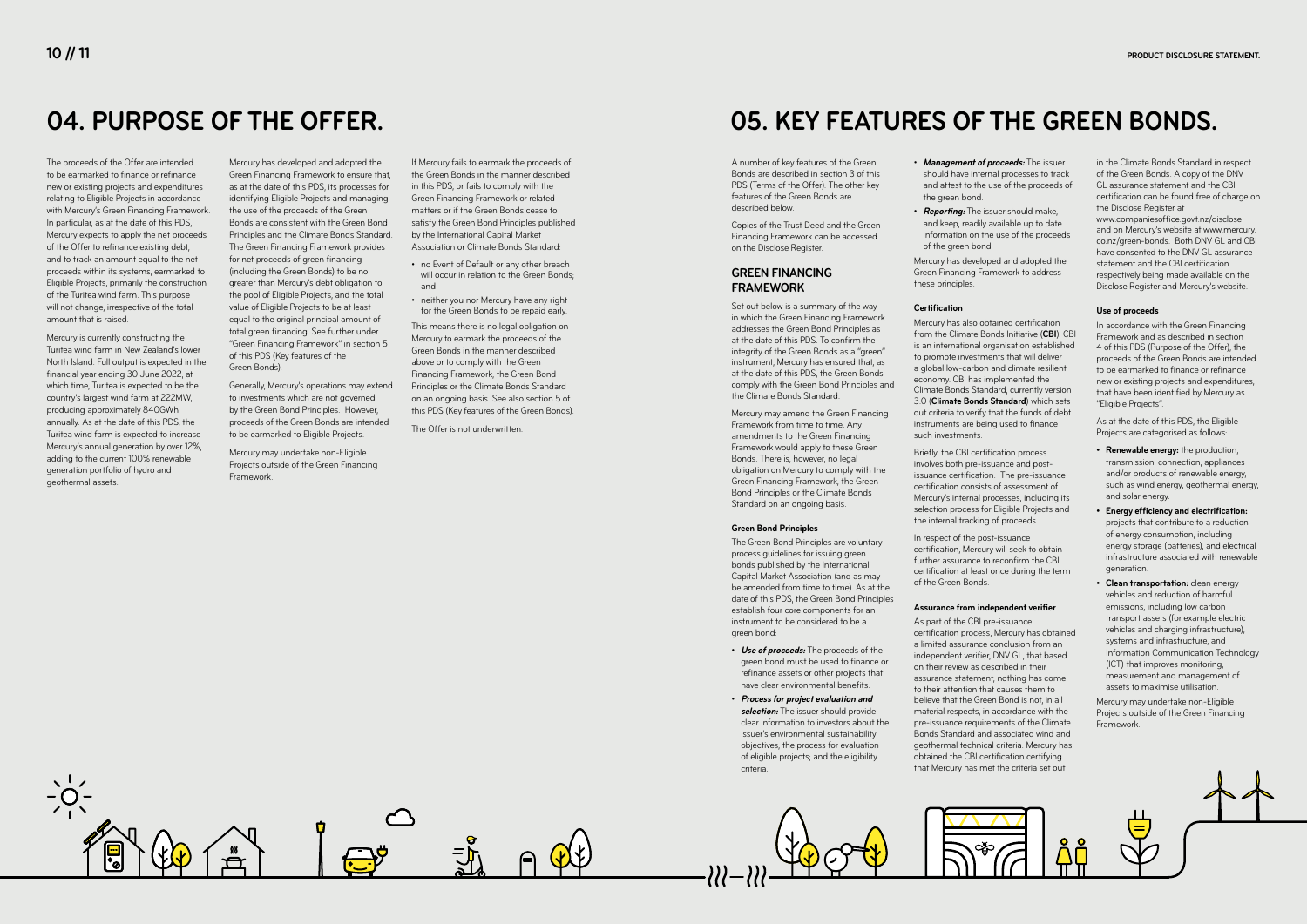

#### Notos:

| <b>Ranking on liquidation</b>                  | <b>Type of liability/equity</b>                                                                                                                     | Amount <sup>1</sup> |
|------------------------------------------------|-----------------------------------------------------------------------------------------------------------------------------------------------------|---------------------|
| Liabilities that rank above the<br>Green Bonds | Secured liabilities and liabilities preferred by law<br>(for example, Inland Revenue for certain unpaid<br>$\text{taxes}$ <sup>2</sup>              | \$292 million       |
|                                                | Guaranteed Liabilities (including to USPP<br>noteholders, banks and certain financial<br>institutions that have lent money to Mercury) <sup>3</sup> | \$436 million       |
| Liabilities that rank equally with             | Green Bonds                                                                                                                                         | \$200 million       |
| the Green Bonds                                | Other unsubordinated liabilities (including to<br>holders of Mercury's other senior bonds and<br>general creditors) <sup>4</sup>                    | \$1,783 million     |
| Liabilities that rank below the<br>Green Bonds | Subordinated liabilities (including to holders of<br>Mercury's capital bonds)                                                                       | \$302 million       |
| Equity <sup>5</sup>                            | Ordinary shares and retained earnings                                                                                                               | \$3,739 million     |

entitlements for unpaid salaries and wages, holiday pay and bonuses, and PAYE, and amounts owing to the Inland Revenue for unpaid taxes and goods and services tax. Secured liabilities include those secured over particular assets under a perfected purchase money security interest, which are shown as ranking above the Green Bonds for reasons of simplicity, as in a liquidation of Mercury the secured party in relation to a perfected purchase money security interest has first rights to the particular asset or its sale proceeds. Where it is not reasonably practicable for Mercury to identify the extent to which payables and liabilities in the table. There are typically other liabilities which are preferred by law or secured, including enforcement costs and similar, which arise when a

based on an issue size of \$200 million, with proceeds expected to be applied within the calendar year of issue towards repaying a portion of Guaranteed Liabilities. If the amount of Green Bonds issued is less than the assumed issue size, then the expected amount of remaining Guaranteed Liabilities will be

You can only enforce your rights under the Green Bonds through the Bond Supervisor. However, you can enforce your rights under the Green Bonds against Mercury directly if the Bond Supervisor is obliged to enforce but has failed to do so.

- 1 Amounts shown above are indicative based on the financial position of Mercury as at 30 June 2020. They are adjusted for the issue of the Green Bonds, correspondingly higher. Amounts shown above are subject to rounding adjustments.
- 2 Liabilities that may, depending on the source of payment, rank above the Green Bonds on a liquidation of Mercury include secured liabilities, employee accruals are subject to security (such as purchase money security interests), on a conservative basis Mercury has included those amounts as secured company is in liquidation which are not possible to foresee and cannot therefore be quantified.
- June 2020, these subsidiaries had total assets of approximately \$1,928 million and Mercury and all its subsidiaries had consolidated total assets of approximately \$6,885 million.
- include amounts corresponding to deferred tax (approximately \$1,202 million), derivative financial instruments (approximately \$254 million) and lease liabilities (approximately \$68 million), not all of which would be crystallised on liquidation. Such liabilities on liquidation may be materially different.
- 5 The amount of equity stated above includes an amount in relation to Mercury's existing quoted equity securities (i.e. Mercury's ordinary shares).
- no Event of Default will occur in relation to the Green Bonds; and
- neither you nor Mercury have any right for the Green Bonds to be repaid early.

3 Guaranteed Liabilities are not secured and rank equally with the Green Bonds in a liquidation of Mercury as issuer. However, (unlike Bondholders) creditors of Guaranteed Liabilities have the benefit of guarantees from certain subsidiaries of Mercury so may also claim directly against those subsidiaries. As at 30

be labelled as Green Bonds but will remain unsecured, unsubordinated fixed rate bonds. If the bonds cease to be labelled as Green Bonds, then Mercury will make a public statement as such, and from that point in time, the Green Financing Framework will no longer govern the management of the bonds. This means there is no legal obligation on Mercury to comply with the Green Financing Framework, the Green Bond Principles or the Climate Bonds Standard on an ongoing hasis

4 Other unsubordinated liabilities include amounts relating to Mercury's other senior bonds and commercial paper of approximately \$226 million. They also



### Diagram showing ranking of Green Bonds on liquidation of Mercury and its subsidaries

#### **THE BOND SUPERVISOR**

The Bond Supervisor is appointed to act as supervisor and trustee for the Bondholders on the terms contained in the Trust Deed.

### **RANKING**

The Green Bonds constitute unsecured, unsubordinated obligations of Mercury.

The ranking of the Green Bonds on a liquidation of Mercury and its subsidiaries is summarised in the diagram below. The diagram is a summary of indicative amounts only and in the event of a liquidation of Mercury and its subsidiaries, the actual priority amounts may differ.



#### **No Event of Default**

#### If:

- Mercury fails to earmark the proceeds of the Green Bonds as described in this PDS;
- Mercury fails to comply with the Green Financing Framework;
- Mercury undertakes non-Eligible Projects outside of the Green Financing Framework;
- the Green Bonds cease to satisfy the **Green Bond Principles or the Climate** Bonds Standard;
- Mercury fails to maintain CBI certification of the Green Bonds; or
- Mercury fails to notify Bondholders that the Green Bonds cease to comply with the Green Financing Framework, the

Green Bond Principles or the Climate

Bonds Standard,

### then:

Mercury's obligations under the Trust Deed are not affected by the labelling of the bonds as Green Bonds, and any breach of the Trust Deed (including in relation to non-compliance with any laws, directives and consents, whether environmental or otherwise) is to be determined without regard to any such Green Bond label, the Green Financing Framework, the **Green Bond Principles or the Climate** Bonds Standard. Should any of the above

scenarios occur, the bonds may cease to

The Bond Supervisor has no obligations in relation to the application of the proceeds of the Green Bonds.

#### **Evaluation and selection of Eligible Projects**

The project evaluation and selection process is designed to ensure that the funds raised from the Green Bonds are earmarked to finance or refinance the projects that meet the eligibility criteria set out in the Green Financing Framework.

When selecting the Eligible Projects, Mercury will consider each proposed project against the following factors:

- conformance with the Green Bond Principles;
- the availability of criteria under the Climate Bonds Standard;
- Mercury's own professional judgement, discretion and sustainability knowledge; and where Mercury chooses conformance with any other principles, standards or tools that are or become both commonplace and respected in the market;
- conformance with the eligible categories as described above; and
- alignment with Mercury's sustainability objectives.

#### **Management of proceeds**

The Green Financing Framework provides that Mercury will track an amount equal to the net proceeds of the Green Bonds within Mercury's systems. Those proceeds will be managed by Mercury's Green Finance Committee (consisting of representatives from Financial Reporting, Treasury, Risk Assurance and Sustainability). Any proceeds that are not internally allocated to Eligible Assets will be temporarily invested in assets such as cash or cash equivalents, or otherwise applied in accordance with the permitted temporary investments outlined in Mercury's Green Financing Framework.

#### **Reporting**

The Green Financing Framework provides for Mercury to:

- make information available on its website including a pre-issuance external review, annual post-issuance external reviews, and Mercury's green finance programme report on an annual basis; and
- provide qualitative and/or quantitative reporting of the environmental impacts (where possible and relevant) resulting from Eligible Projects which may already be disclosed in business-as-usual climate reporting.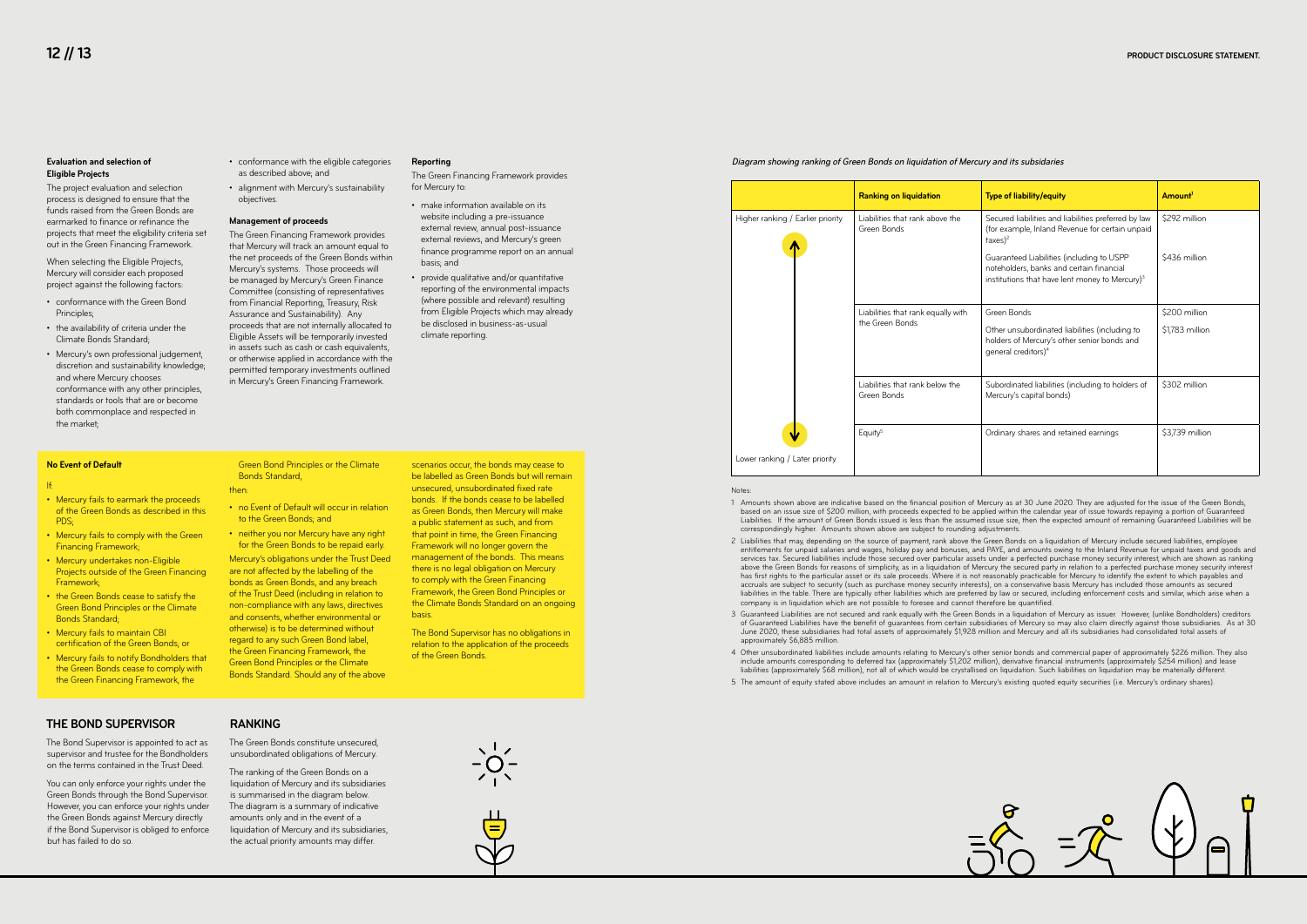#### **Further borrowing and security**

After the issue of the Green Bonds, Mercury may (without the consent of Bondholders) borrow money or otherwise incur liabilities from time to time that:

- rank equally with the Green Bonds on a liquidation of Mercury. This may include, for example, further senior bonds issued by Mercury;
- rank equally with the Green Bonds but have the benefit of a guarantee from subsidiaries of Mercury. This may include, for example, further bank lending to Mercury or further USPP notes issued by Mercury; or
- rank above the Green Bonds on a liquidation of Mercury. This may include, for example, liabilities with permitted security as described below and liabilities preferred by law.

The financial covenants and other terms described below limit the ability of Mercury to borrow money that ranks equally with, or above, the Green Bonds.

#### **Restrictions on borrowing**

The Negative Pledge Deed contains certain financial and other covenants that various lenders, other than the Bondholders, have the benefit of. Certain terms in the Negative Pledge Deed limit the ability of Mercury to borrow money. These terms currently include:

- a requirement to ensure that the ratio of (i) total debt (calculated by reference to the consolidated position of Mercury and its subsidiaries) to (ii) total debt plus shareholders' funds (substantially equivalent to Net Worth in relation to the Green Bonds) does not at any time exceed 55%; and
- a requirement to ensure that an interest cover ratio of (i) EBITDA to (ii) interest and financing costs (in each case calculated by reference to the consolidated position of Mercury and its subsidiaries, for each 12 month period ending on an annual or semi-annual balance date of Mercury) is at least 250%.

Equivalent restrictions on borrowing are also included in the terms of the USPP notes issued by Mercury, as set out in the USPP Note Purchase Agreement.

Bondholders **do not** have the benefit of the Negative Pledge Deed or the USPP Note Purchase Agreement, and their restrictions and other terms may be amended or waived without the consent of or notice to the Bondholders.

#### **Restrictions on granting security**

Under clause 9.1 of the Master Trust Deed, Mercury agrees that it will not create or permit to exist any security interest over any of its assets or any of the assets of any Principal Subsidiary, except in certain limited permitted instances. The permitted instances include security interests:

- arising by operation of law or statute in the ordinary course of business, where the money secured is not in default or is being contested in good faith by appropriate proceedings;
- consisting of any deferred purchase or title retention arrangement relating to goods purchased in the ordinary course of business where the security interest is discharged by payment of the purchase price, and payment is made within six months of its creation;
- consisting of netting and set off arrangements, other than those which have been created with the intention of providing a particular creditor or class of creditors with preferential rights over creditors generally;
- given in favour of Mercury or any of its subsidiaries;
- over any asset that secures project finance debt incurred to finance the acquisition or development of that asset;
- provided to the clearing manager of the New Zealand electricity market; and
- over any asset to secure indebtedness not exceeding 5% of total assets (calculated by reference to the

consolidated position of Mercury and its

subsidiaries).

This summary does not cover all of the permitted instances. For full details see clause 9.1 of the Master Trust Deed.

Similar terms that limit the ability of Mercury to grant security are also contained in Mercury's Negative Pledge Deed and USPP Note Purchase Agreement (although these are not terms of the Green Bonds so Bondholders do not have the benefit of these, and they may be amended or waived without the consent of or notice to the Bondholders).

#### **FINANCIAL COVENANT**

Mercury agrees to ensure that Net Worth at any time will not be less than \$500 million.

### **EVENTS OF DEFAULT**

The Events of Default are contained in the

Master Trust Deed. They include:

- A failure by Mercury to make a payment on the Green Bonds (subject to applicable grace periods).
- A breach by Mercury of any of its other issuer obligations under the Trust Deed in a material respect (subject to applicable remedy periods).
- Any representation, warranty or statement by Mercury in the Trust Deed not being true, accurate or complied with in all material respects and this has a material adverse effect on Mercury.
- Indebtedness of more than \$10 million in respect of other borrowed money of Mercury or a Principal Subsidiary is not paid when due (or within any applicable grace period), or is called up as a result of a default.
- Insolvency events that affect Mercury or any Principal Subsidiary (as applicable). This summary does not cover all of the Events of Default. For full details of the

Events of Default see clause 11 of the Master Trust Deed.



If an Event of Default occurs, the Bond Supervisor may in its discretion, and must upon being directed to do so by an Extraordinary Resolution of Bondholders, declare the Principal Amount and any accrued interest on the Green Bonds due and payable. If this occurs, Mercury will need to repay the Principal Amount of the Green Bonds and any outstanding interest due. Outstanding interest will be calculated based on the number of days since the last Interest Payment Date and on a 365-day year.

#### **OTHER RELEVANT INFORMATION ABOUT THE TRUST DEED**

The Trust Deed contains a number of standard provisions, including in relation to the powers and duties of the Bond Supervisor, and the process for amending the Trust Deed. You can find a copy of the Trust Deed on the Disclose Register. You should read the Trust Deed for further information.





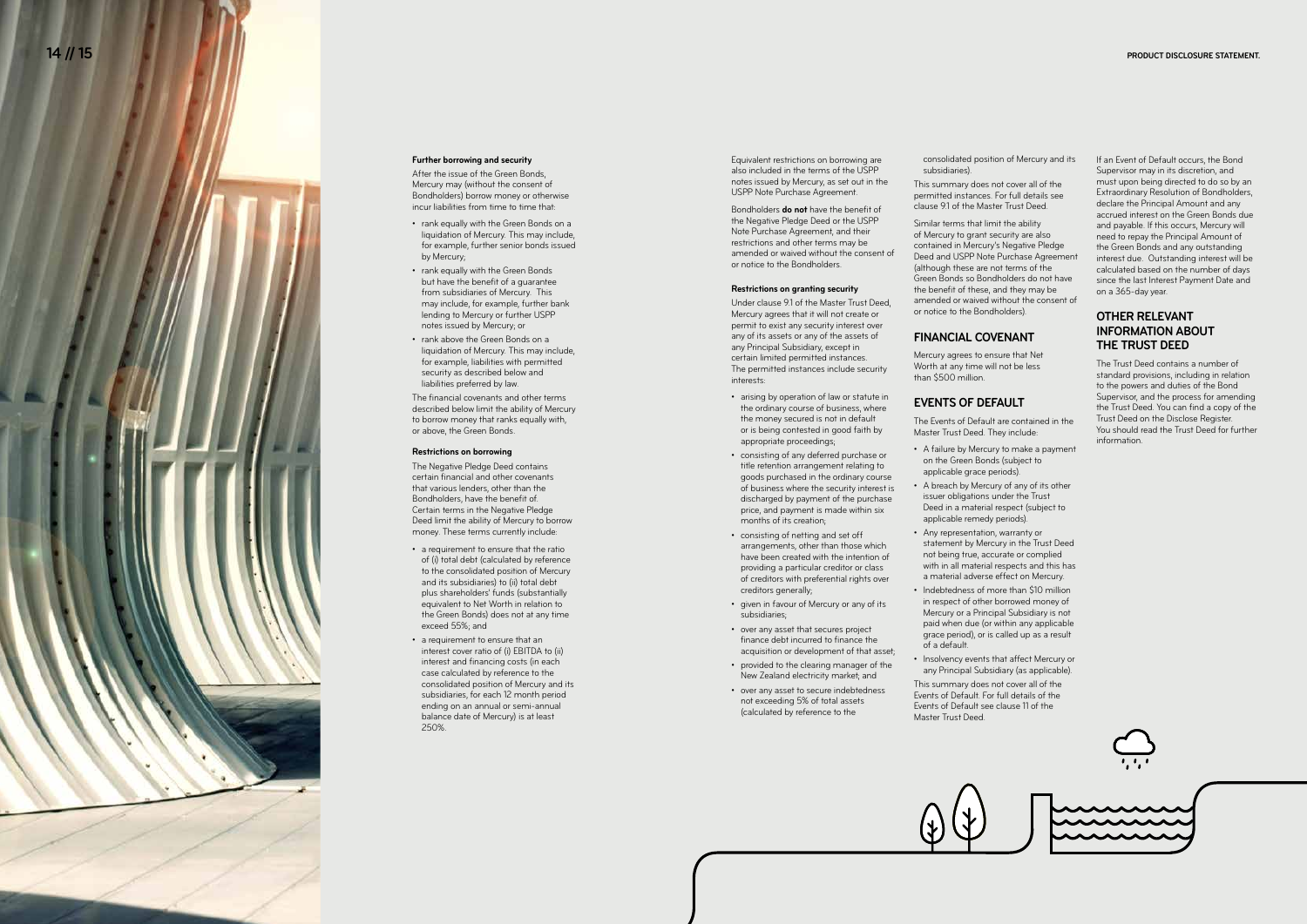## **06. RISKS OF INVESTING.**

#### **INTRODUCTION**

- general risks associated with an investment in the Green Bonds; and
- specific risks relating to the creditworthiness of Mercury, together with its subsidiaries.

This section 6 describes the following potential key risk factors:

The selection of risks outlined in this section are based on an assessment of the probability of a risk occurring and its potential impact (individually or in combination with other key risks) at the date of this PDS. There is no guarantee or assurance that key risks will not change, alter in their significance or that other risks will not emerge.

You should carefully consider these risk factors (together with the other information in this PDS) before deciding to invest in the Green Bonds.

An investment in the Green Bonds is subject to the following general risks.

Before making any investment decision it is important that investors consider the suitability of an investment in the Green Bonds in light of their own individual risk profile for investments, investment objectives and personal circumstances (including financial and taxation issues). The risks described in this section do not take account of the personal circumstances, financial position or investment requirements of any particular person other than Mercury.

#### **GENERAL RISKS**

#### **Credit Risk on Mercury**

The risk that Mercury becomes insolvent and is unable to meet its obligations under the Green Bonds.

#### **Secondary Market Risk**

The risk that, if you wish to sell your Green Bonds before maturity:

- you may be unable to find a buyer; or
- the price at which you are able to sell them is less than the amount you paid for them.

These outcomes may arise because of factors related to Mercury's creditworthiness, or because of other factors. These other factors may include the following:

- The fact that a trading market for the Green Bonds may never develop, or, if it develops, is not very liquid. Although permission is expected to be granted to quote the Green Bonds on the NZX Debt Market, this does not guarantee any trading market in the Green Bonds.
- The level, direction and volatility of market interest rates. For example, if market interest rates go up, the market value of the Green Bonds would typically be expected to go down and vice versa.
- The fact that Bondholders seeking to sell relatively small or relatively large amounts of Green Bonds may not be able to do so at prices comparable to those available to other Bondholders.
- The fact that Mercury's credit rating may decrease if the rating agency no longer expects a moderate likelihood of extraordinary support from the New Zealand Government. Mercury's credit rating includes a one-notch uplift from the company's stand-alone credit profile of 'bbb', due to this expectation arising from legislated Crown majority ownership. The Crown does not guarantee the Green Bonds and is under no obligation to provide financial support to Mercury.
- The fact that the Green Bonds may cease to meet (or Mercury may fail to comply with) the requirements of the Green Financing Framework, the Green Bond Principles or the Climate Bonds Standard; or that Mercury or any Eligible Project fails to comply with any environmental laws and standards, or otherwise undertakes non-Eligible Projects outside of the Green Financing Framework; or that market practices, standards, principles or regulations further develop in a way that the Green Bonds are not consistent with.

Should any of the scenarios mentioned in the last bullet point above occur, the bonds may cease to be labelled as Green Bonds but will remain unsecured, unsubordinated fixed rate bonds. Bondholders that invested in Green Bonds on the basis of the green label or compliance with green principles or standards may consider that the bonds no longer align with their intentions or requirements. Bondholders looking to sell their bonds at that time may have increased difficulty finding interested buyers or obtaining an acceptable price. See also section 5 of this PDS (Key features of the Green Bonds).

#### **SPECIFIC RISKS RELATING TO MERCURY'S CREDITWORTHINESS**

Mercury's electricity portfolio settings and resultant spot price exposure is dependent on its ability to purchase and sell electricity in the spot and contract electricity markets which could be impacted by:

Mercury considers that the circumstances which could significantly affect, either individually or in combination, the future financial position and financial performance of Mercury together with its subsidiaries, and therefore significantly increase the risk that Mercury may default on its obligations under the Green Bonds are as set out below. These circumstances, either individually or in combination, may affect Mercury's ability to pay interest on, or repay, the Green Bonds.

#### **Risks relating to legislation and regulation**

Mercury operates in a highly regulated industry, encompassing the generation and retailing of electricity, transmission and distribution, and participation in the spot electricity market.

The regulatory environment in which Mercury operates has changed in the past and it could change over the term of the Green Bonds, for example, due to changes in Government policy relating to freshwater, climate change and resource management. Legislative or regulatory changes, changes to carbon prices or consent conditions, or levies applied to the use of natural resources, may result in Mercury facing direct or indirect restrictions, conditions or additional costs for its access to freshwater, carbon credits, or geothermal resources for its hydro and geothermal generation activities and New Zealand Emissions Trading Scheme (**NZ ETS**) compliance.

Since the closure was announced, forward electricity prices for settlement after the expected closure date have dropped by approximately 21% (based on the average settlement price for the North Island Otahuhu node on 8 July 2020 and 17 August 2020, for futures settling in the period of financial year 2022 and financial year 2023). Such changes to wholesale electricity prices would be expected to cause an equivalent reduction in Mercury's generation revenue, however Mercury's overall exposure would be partially mitigated over the short to medium term by its general hedging, including electricity derivatives and customer sales.

Regulatory changes imposed on the current electricity market structure may also affect the effectiveness of Mercury's integrated business model of generating and retailing electricity and could adversely impact the value of Mercury in the future. Regulatory changes may also be imposed on the New Zealand electricity sector that could impact the future supply and demand of electricity and affect future spot, wholesale and retail electricity prices. Examples may include the Government's investigation of the large pumped hydro project at Lake Onslow, significant subsidies for rooftop solar and promotion/subsidies for electric vehicles.

Mercury seeks to mitigate these risks via active engagement with Government and its regulatory agencies through direct

submissions on regulatory reform and memberships with relevant business and sector advocacy bodies.

#### **Treaty of Waitangi and other claims**

Treaty of Waitangi and other claims by Māori to land, water or geothermal resources may, if successful, result in the resumption of property used by Mercury for generation purposes, or in the imposition of restrictions, conditions or additional costs on Mercury's access to water, geothermal fluid or its generation assets and activities.

There is currently an application before the Waitangi Tribunal seeking binding recommendations for the resumption of land at Pouākani, which includes land at Mercury's Maraetai power station. Mercury has received advice that the Waitangi Tribunal's decision on the matter is unlikely to impair its ability to operate its hydro assets. In addition, in the event Mercury is affected by the outcome of the Waitangi Tribunal's recommendation, the Crown is required to compensate Mercury under the Public Works Act 1981.

The Pouākani Claims Trust No 2 and a group of kaumatua have recently filed a claim in the Māori Land Court seeking a declaration that certain parts of the Waikato riverbed are Māori customary land, including the riverbed beneath the Whakamaru, Maraetai I and II and Waipāpa dams. Mercury holds the fee simple or beneficial title to that land and has received advice that the applicants are unlikely to succeed with a claim to customary title in those parts of the Waikato riverbed beneath the Whakamaru, Maraetai I and II and Waipāpa dams.

Mercury seeks to mitigate the risk of such claims via active stakeholder management and by seeking to ensure that various courts and tribunals are aware of the effects any resumption orders may have on New Zealand's security of electricity supply, flood control and other issues.

#### **Electricity market exposure**

Mercury's business is subject to market risks arising from its participation in the spot and retail electricity markets. Spot prices, contract prices, market demand, competitor behaviour, fuel cost changes and transmission capacity can all impact Mercury's ability to manage its exposure to the spot electricity market. Electricity demand, retail competition and regulatory and technological changes

could impact on Mercury's retail market share and profitability and its financial performance.

demand (for example, the material reduction in electricity demand which occurred due to the temporary closure of non-essential businesses during the

- short-term changes in supply and global pandemic COVID-19);
- national fuel conditions based on hydrological conditions;
- competitor behaviour; • constrained transmission and
- for ASX electricity futures).

distribution of electricity and gas; and • contract market liquidity (for example

Spot prices are determined by the level of customer demand relative to supply from power generation and can be affected by levels of activity in the industrial sector, population growth, economic conditions, competitor behaviour including new generation build and closure of existing stations, technological changes or new sources of energy, and regulatory changes.

One specific example of this relates to the Tiwai Point aluminium smelter in the lower South Island, operated by New Zealand Aluminium Smelters, which represented approximately 13% of New Zealand's electricity demand in 2019. On 9 July 2020, majority owner, Rio Tinto, announced the wind-down of operations at the smelter with expected completion in August 2021. This significant reduction in electricity consumption is likely to result in a fall in spot prices in the absence of a supply-side response (for example, the closure of thermal generation) or medium-term demand growth. In the short-term, Mercury anticipates that the impact on wholesale electricity prices in the North Island (where Mercury's generation assets are located) will be moderated to some extent by limitations on the ability of current transmission assets to export excess electricity from the lower South Island before transmission upgrades can be completed. Changes in forward electricity prices in the ASX New **Zealand Electricity Futures market may** indicate the combined general market view of how future wholesale electricity prices could be affected by Tiwai's closure.

Competitor behaviour, such as pricing campaigns or the entry of new competitors, may put downward pressure on retail electricity prices and may also reduce Mercury's market share or require Mercury to increase its sales and marketing costs in order to maintain sales volumes. Competitor behaviour can also be affected by changes in customer behaviour, including reductions in demand, the displacement of demand by technology change or large business customers choosing to buy electricity directly on the wholesale spot market rather than entering into fixed contracts.

Mercury could also be adversely affected if a large group of customers, one or more major customers, or a New Zealand market participant were to default on payment for electricity provided or for hedge settlements (including as a result of widespread financial stress arising from COVID-19).

#### **Fuel supply and electricity production risks**

If Mercury is unable to generate expected amounts of electricity, this may impact on its future operating results. This could occur for a number of reasons including adverse hydrological conditions, competition for resources, resource consents being varied or not being renewed, Government regulation (as discussed above) or power station availability.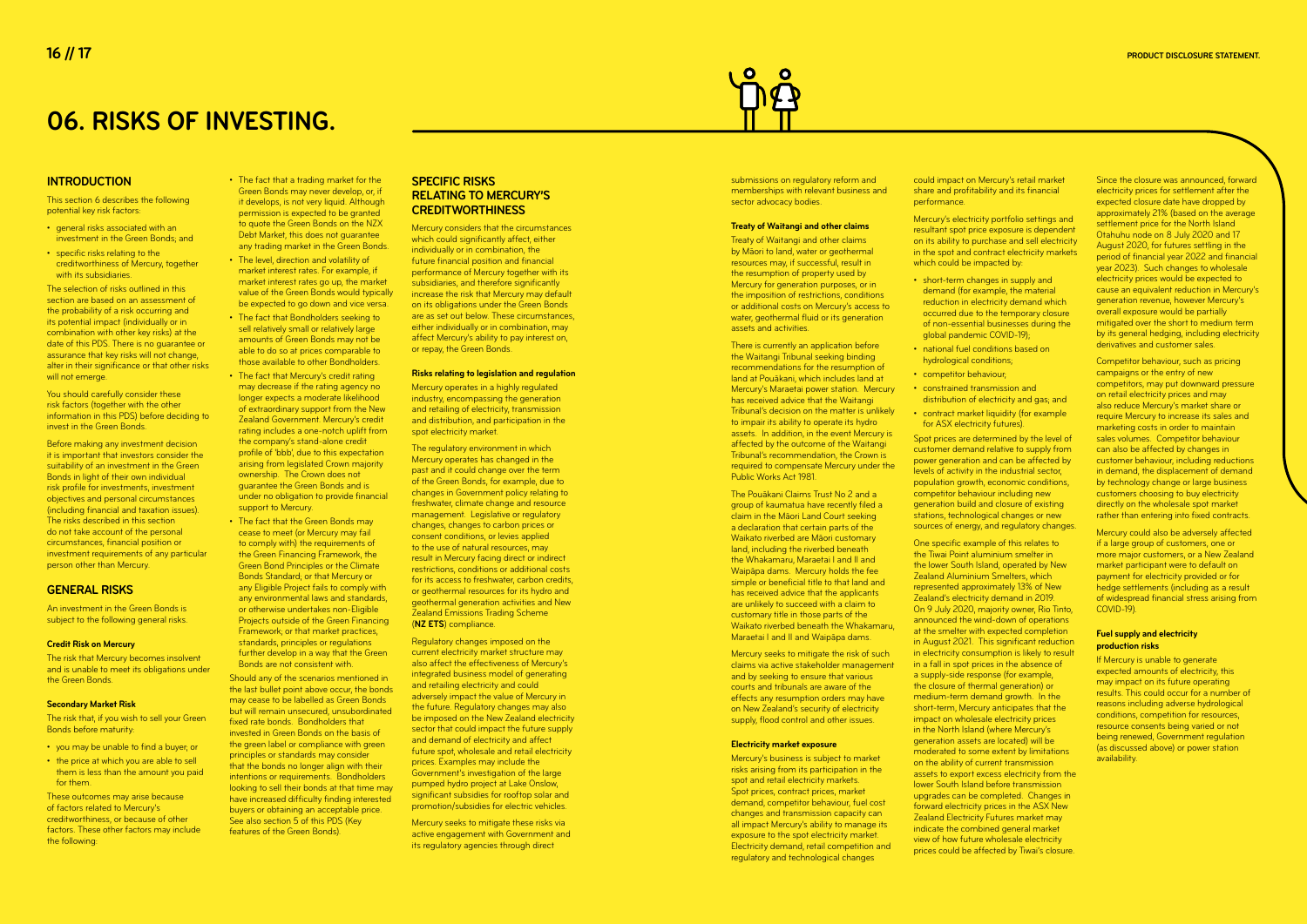Mercury's generation is dependent on the availability of, and access to, 'fuel', including water for hydro generation, geothermal fluid for geothermal generation, and wind for wind generation. The principal risks to Mercury include that it is unable to generate expected levels of electricity due to either temporarily or permanently reduced fuel supplies or that it may face increased costs to secure the necessary fuel, both of which may adversely affect Mercury's future operating results. For example, Mercury is required to surrender New Zealand Units (**NZU**) under the NZ ETS due to greenhouse gas (**GHG**) emissions being released at Mercury's geothermal power stations. The cost of these operations may increase in the future if the cost of NZUs increases, whether due to changes in climate change-related regulation or otherwise. These emissions are currently offset by long-term contracts to acquire NZUs from New Zealand forestry suppliers.

Mercury's ability to generate electricity is also dependent on the continued operation of its power stations. The viability, efficiency or operability of Mercury's power stations could be adversely affected by a range of factors, including material failure of turbines, generators, transformers or geothermal wells and other mechanical, electrical or steam field equipment or loss of connection to the national grid that results in unplanned power station outages and which may require replacement or repair

Mercury is exposed to the risk that losses arising in a severe catastrophic event may not be sufficiently covered by Mercury's insurance. This may affect the future operational performance and financial condition of Mercury, which could in turn impact on Mercury's ability to meet its debt repayment obligations.

Mercury's generation assets are concentrated in a few geographical areas in the North Island of New Zealand, with nine hydro stations on the Waikato River, five geothermal stations situated in the Taupo / Bay of Plenty area and Turitea wind farm under construction

Although Mercury is insured through a comprehensive programme including cover for generation property, plant and equipment and business interruption with a combined limit (as at the date of this PDS) of \$1 billion:

Mercury seeks to mitigate these risks through an established asset management framework. This maintenance includes the development of major asset group strategies, ongoing condition assessment and risk analysis resulting in short- and long-term maintenance plans and reinvestment programmes.

#### **Natural disaster and insurance risk**

near Palmerston North. These assets are therefore susceptible to being damaged or destroyed by a natural disaster or other large-scale catastrophic event, including earthquakes, volcanic eruptions and storms.

- Some catastrophic events are uninsurable, or Mercury has chosen not to insure against them, such as acts of terrorism.
- At the date of this PDS, Mercury estimates that the maximum foreseeable loss to which Mercury and its subsidiaries could potentially be exposed in a severe catastrophic event is approximately \$9 billion with an assessed likelihood of occurrence of 1 in 100,000 years. This is based on the scenario where Ōhakuri Dam fails following an earthquake or extreme flooding event, resulting in a cascade failure of Mercury's six downstream hydro dams and corresponding generation assets.

Therefore, if Mercury's generation assets are damaged or fail in such a catastrophic event and this causes significant losses outside or in excess of Mercury's insurance cover, Mercury may be unable to, or choose not to, replace the damaged assets, with Mercury potentially losing the capital invested in them, and their anticipated future revenues. Such losses and potentially significantly reduced operations would affect Mercury's future financial performance and may impact on Mercury's ability to meet its debt repayment obligations.

To help manage this risk, Mercury reviews the level and nature of its insurance cover annually. Mercury also seeks to mitigate the impact of major damage to its generation assets through detailed risk management and business continuity plans and has implemented systems to maintain and operate its dams in accordance with current international dam safety practice and the New Zealand Society of Large Dams (NZSOLD) 'Dam Safety Guidelines' (providing for, among other things, the prevention and mitigation of accidental releases, dam safety incidents and dam failures). This includes routine dam surveillance monitoring by Mercury, annual dam safety reviews and 5-yearly independent safety reviews of each dam and dam safety related equipment.

PRODUCT DISCLOSURE STATEMENT.

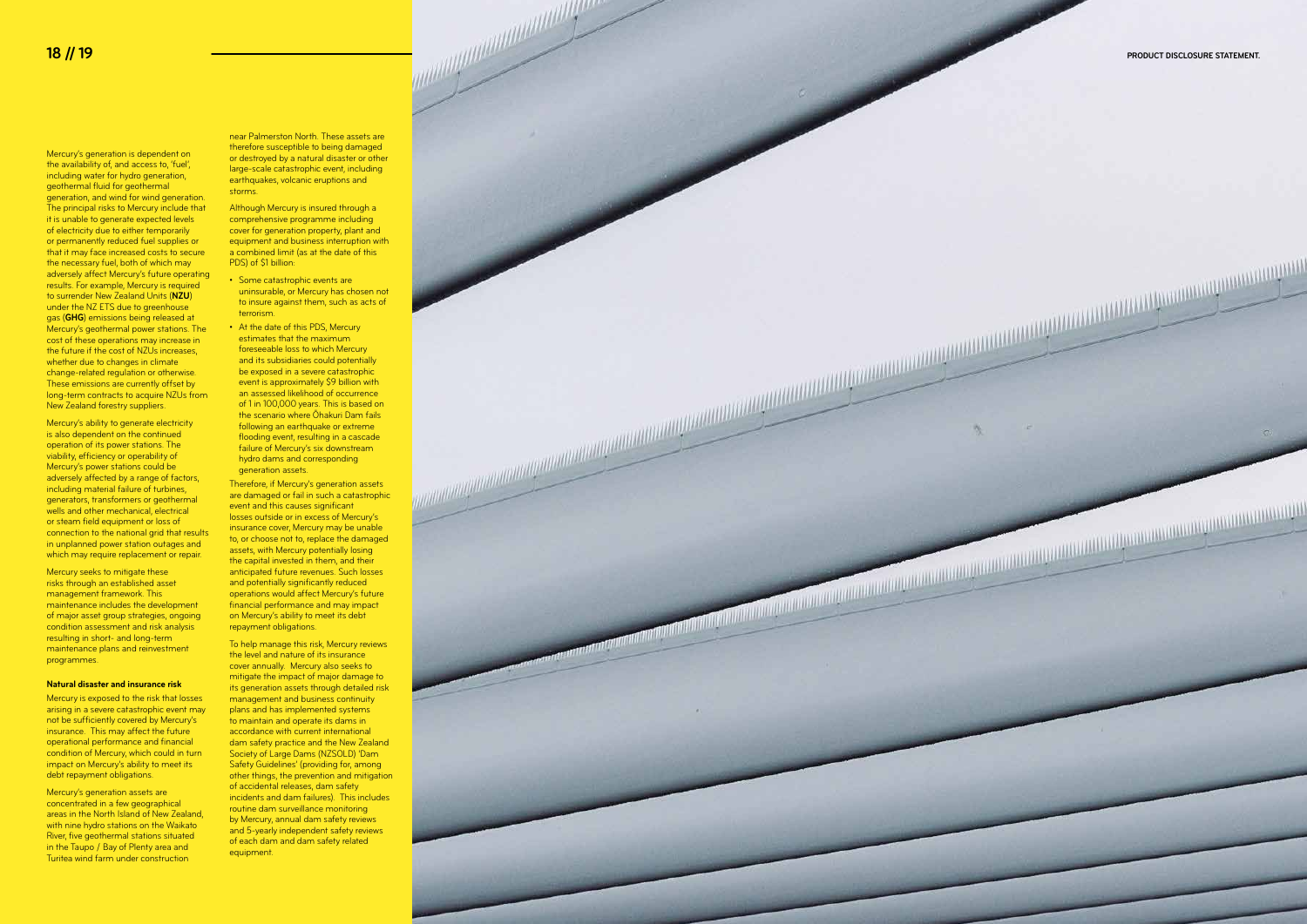### **07. TAX .**

If you are tax resident in New Zealand or otherwise receive payments of interest on the Green Bonds that are subject to the resident withholding tax rules, resident withholding tax will be deducted from payments of interest to you, unless you notify the Securities Registrar that you have RWT-exempt status (as that term is defined in the Income Tax Act 2007) and that status remains valid on the record date for the relevant payment date.

If you receive payments of interest on the Green Bonds subject to the non-resident withholding tax rules, an amount equal to any approved issuer levy (**AIL**) payable will be deducted from payments of interest to you in lieu of deducting non-resident withholding tax (except where you elect otherwise and Mercury agrees, or it is not possible under any law, in which case nonresident withholding tax will be deducted).

If the AIL regime applies, Mercury will apply the zero rate of AIL if possible, and otherwise pay AIL at the applicable rate.

If the AIL regime changes, Mercury reserves the right not to pay AIL. See the Master Trust Deed for further details.

The Green Bonds may only be offered or sold in conformity with all applicable laws and regulations in New Zealand and in any other jurisdiction in which the Green Bonds are offered, sold or delivered. Specific selling restrictions as of the date of this PDS are set out below for the United States, Australia, Hong Kong, Japan, Singapore, the United Kingdom and **Switzerland** 

#### **INDEMNITY**

If, in respect of any of your Green Bonds, Mercury becomes liable to make any payment of, or on account of, tax payable by you, then you will be required to indemnify Mercury in respect of such liability. Any amounts paid by Mercury in relation to any such liability may be recovered from you by withholding the amount from further payments to you in respect of Green Bonds. See the Master Trust Deed for further details.

#### **GENERALLY**

There may be other tax consequences from acquiring or disposing of the Green Bonds. If you have any queries relating to the tax consequences of the investment, you should obtain professional advice on those consequences.

Taxes may affect your returns. The information set out above does not constitute taxation advice to any Bondholder, is general in nature and based on the taxation laws in force in New Zealand as at the date of this PDS. Future changes to these or other laws may affect the tax consequences of an investment in the Green Bonds.

## **08. SELLING RESTRICTIONS.**

#### **GENERAL**

No action has been or will be taken by Mercury which would permit an offer of Green Bonds, or possession or distribution of any offering material, in any country or jurisdiction where action for that purpose is required (other than New Zealand).

No person may purchase, offer, sell, distribute or deliver Green Bonds, or have in their possession, publish, deliver or distribute to any person, any offering material or any documents in connection with the Green Bonds, in any jurisdiction other than in compliance with all applicable laws and regulations and the specific selling restrictions set out below. Only the Joint Lead Managers may distribute this PDS outside New Zealand and only in compliance with the specific selling restrictions set out below. In particular, this PDS may not be distributed to any person in the United States and the Green Bonds may not be offered or sold, directly or indirectly, to any person in the United States.

By subscribing for Green Bonds, you indemnify Mercury, the Arranger, the Joint Lead Managers, the Securities Registrar and the Bond Supervisor in respect of any loss incurred as a result of you breaching these selling restrictions.

#### **UNITED STATES**

The Green Bonds have not been and will not be registered under the Securities Act of 1933, as amended (**Securities Act**) and may not be offered or sold within the United States or to, or for the account or benefit of, U.S. persons (as defined in (**Regulation S**)) except in accordance with Regulation S or pursuant to an exemption from, or in a transaction not subject to, the registration requirements of the Securities Act.

The Green Bonds will not be offered or sold within the United States or to, or for the account or benefit of, U.S. persons (i) as part of their distribution at any time, or (ii) otherwise until 40 days after

the completion of the distribution of all Green Bonds of the tranche of which such Green Bonds are part, as determined and certified by the Joint Lead Managers except in accordance with Rule 903 of Regulation S. Any Green Bonds sold to any distributor, dealer or person receiving a selling concession, fee or other remuneration during the distribution compliance period require a confirmation or notice to the purchaser at or prior to the confirmation of the sale to substantially the following effect:

"The Green Bonds covered hereby have not been registered under the United States Securities Act of 1933, as amended (the **Securities Act**) or with any securities regulatory authority of any state or other jurisdiction of the United States and may not be offered or sold within the United States, or to or for the account or benefit of, U.S. persons (i) as part of their distribution at any time or (ii) otherwise until 40 days after the later of the commencement of the offering of the Green Bonds and the closing date except in either case pursuant to a valid exemption from registration in accordance with Regulation S under the Securities Act. Terms used above have the meaning given to them by Regulation S."

Until 40 days after the completion of the distribution of all Green Bonds or the tranche of which those Green Bonds are a part, an offer or sale of the Green Bonds within the United States by any Joint Lead Manager or any dealer or other distributor (whether or not participating in the offering) may violate the registration requirements of the Securities Act if such offer or sale is made otherwise than in accordance with Regulation S.

#### **AUSTRALIA**

This PDS and the offer of Green Bonds are only made available in Australia to persons to whom an offer of securities can be made without disclosure in accordance with applicable exemptions in sections 708(8) (sophisticated investors) or 708(11) (professional investors) of the Australian Corporations Act 2001 (the **Corporations**  Act). This PDS is not a prospectus. product disclosure statement or any other formal "disclosure document" for the purposes of Australian law and is not required to, and does not, contain all the information which would be required in a "disclosure document" under Australian law. This PDS has not been and will not be lodged or registered with the Australian

Securities & Investments Commission or the Australian Securities Exchange and the issuer is not subject to the continuous disclosure requirements that apply in Australia.

Prospective investors should not construe anything in this PDS as legal, business or tax advice nor as financial product advice for the purposes of Chapter 7 of the Corporations Act. Investors in Australia should be aware that the offer of Green Bonds for resale in Australia within 12 months of their issue may, under section 707(3) of the Corporations Act, require disclosure to investors under Part 6D.2 if none of the exemptions in section 708 of the Corporations Act apply to the re-sale.

#### **HONG KONG**

**WARNING:** This PDS has not been, and will not be, registered as a prospectus under the Companies (Winding Up and Miscellaneous Provisions) Ordinance (Cap. 32) of Hong Kong, nor has it been authorised by the Securities and Futures Commission in Hong Kong pursuant to the Securities and Futures Ordinance (Cap. 571) of the Laws of Hong Kong (the **SFO**). No action has been taken in Hong Kong to authorise or register this PDS or to permit the distribution of this PDS or any documents issued in connection with it. Accordingly, the Green Bonds have not been and will not be offered or sold in Hong Kong other than to "professional investors" (as defined in the SFO and any rules made under that ordinance).

No advertisement, invitation or document relating to the Green Bonds has been or will be issued, or has been or will be in the possession of any person for the purpose of issue, in Hong Kong or elsewhere that is directed at, or the contents of which are likely to be accessed or read by, the public of Hong Kong (except if permitted to do so under the securities laws of Hong Kong) other than with respect to Green Bonds that are or are intended to be disposed of only to persons outside Hong Kong or only to professional investors. No person allotted Green Bonds may sell, or offer to sell, such securities in circumstances that amount to an offer to the public in Hong Kong within six months following the date of issue of such securities.

The contents of this PDS have not been reviewed by any Hong Kong regulatory authority. You are advised to exercise caution in relation to the Offer. If you are in doubt about any contents of this PDS, you should obtain independent professional advice.

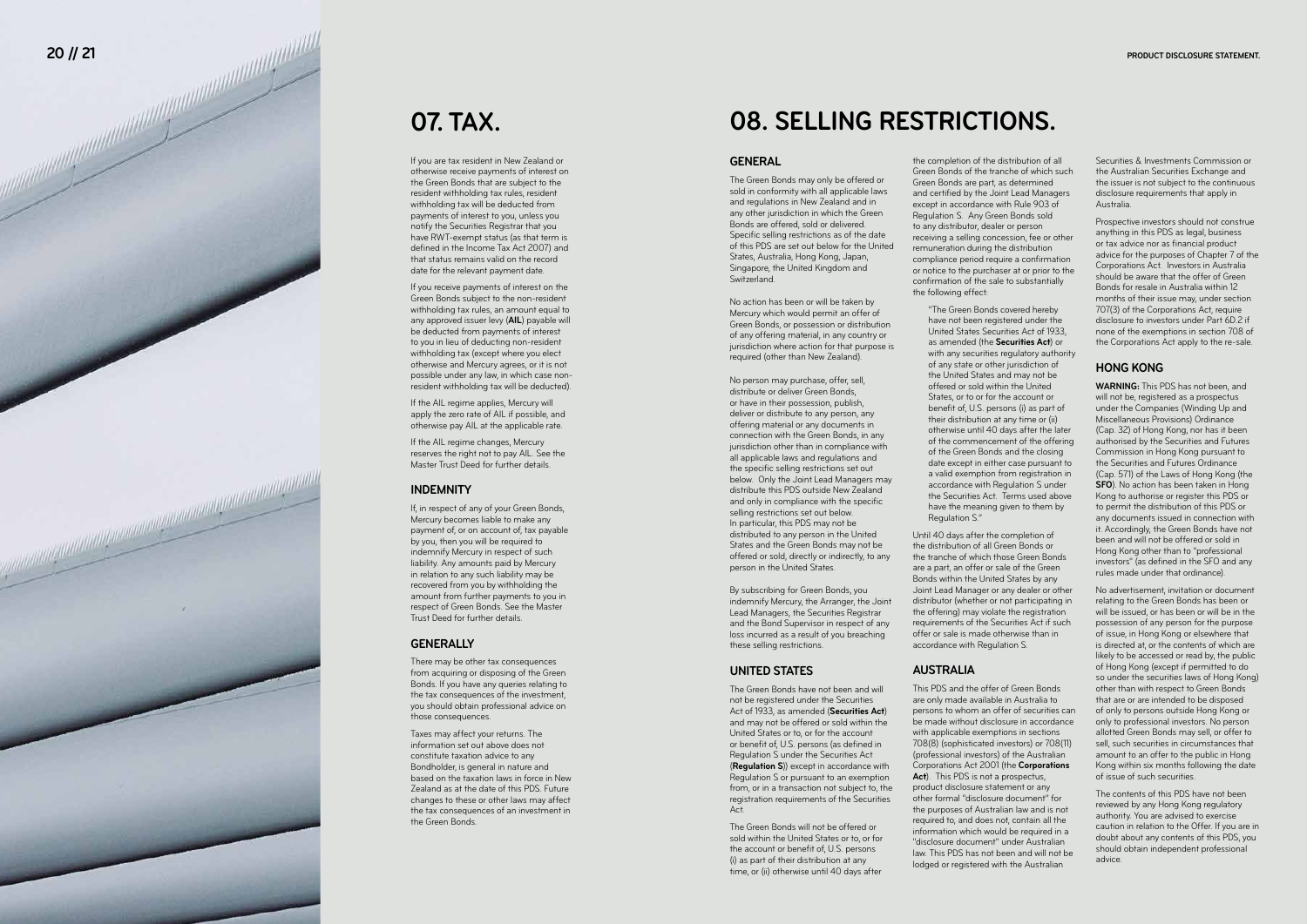#### **JAPAN**

The Green Bonds have not been and will not be registered under Article 4, paragraph 1 of the Financial Instruments and Exchange Law of Japan (Law No. 25 of 1948), as amended (the **FIEL**) pursuant to an exemption from the registration requirements applicable to a private placement of securities to Qualified Institutional Investors (as defined in and in accordance with Article 2, paragraph 3 of the FIEL and the regulations promulgated thereunder). Accordingly, the Green Bonds may not be offered or sold, directly or indirectly, in Japan or to, or for the benefit of, any resident of Japan other than Qualified Institutional Investors. Any Qualified Institutional Investor who acquires Green Bonds may not resell them to any person in Japan that is not a Qualified Institutional Investor, and acquisition by any such person of Green Bonds is conditional upon the execution of an agreement to that effect.

#### **SINGAPORE**

#### **SINGAPORE SECURITIES AND FUTURES ACT PRODUCT CLASSIFICATION**:

Solely for the purposes of its obligations pursuant to sections 309B(1)(a) and 309B(1)(c) of the Securities and Futures Act (Chapter 289 of Singapore) (the **SFA**), Mercury has determined, and hereby notifies all relevant persons (as defined in Section 309A of the SFA) that the Green Bonds are "prescribed capital markets products" (as defined in the Securities and Futures (Capital Markets Products) Regulations 2018).

This PDS and any other materials relating to the Green Bonds have not been, and will not be, lodged or registered as a prospectus in Singapore with the Monetary Authority of Singapore. Accordingly, this PDS and any other document or materials in connection with the offer or sale, or invitation for subscription or purchase, of Green Bonds, may not be issued, circulated or distributed, nor may the Green Bonds be offered or sold, or be made the subject of an invitation for subscription or purchase, whether directly or indirectly, to persons in Singapore except pursuant to and in accordance with exemptions in Subdivision (4) Division 1, Part XIII of the SFA, or as otherwise pursuant to, and in accordance with the conditions of any other applicable provisions of the SFA.

This PDS has been given to you on the basis that you are (i) an "institutional investor" (as defined in the SFA) or (ii) an "accredited investor" (as defined in the SFA). In the event that you are not an investor falling within any of the categories set out above, please return this PDS immediately. You may not forward or circulate this PDS to any other person in Singapore.

Any offer is not made to you with a view to the Green Bonds being subsequently offered for sale to any other party. There are on-sale restrictions in Singapore that may be applicable to investors who acquire Green Bonds. As such, investors are advised to acquaint themselves with the SFA provisions relating to resale restrictions in Singapore and comply accordingly.

#### **UNITED KINGDOM**

Neither this PDS nor any other document relating to the Offer has been delivered for approval to the Financial Conduct Authority in the United Kingdom and no prospectus (within the meaning of section 85 of the Financial Services and Markets Act 2000, as amended (**FSMA**)) has been published or is intended to be published in respect of the Green Bonds.

The Green Bonds may not be offered or sold in the United Kingdom by means of this PDS or any other document, except in circumstances that do not require the publication of a prospectus under section 86(1) of the FSMA. This PDS is issued on a confidential basis in the United Kingdom to "qualified investors" (within the meaning of Article 2(e) of the Prospectus Regulation (2017/1129/EU), replacing section 86(7) of the FSMA). This PDS may not be distributed or reproduced, in whole or in part, nor may its contents be disclosed by recipients to any other person in the United Kingdom.

Any invitation or inducement to engage in investment activity (within the meaning of section 21 of the FSMA) received in connection with the issue or sale of the Green Bonds has only been communicated or caused to be communicated and will only be communicated or caused to be communicated in the United Kingdom in circumstances in which section 21(1) of the FSMA does not apply to Mercury.

In the United Kingdom, this PDS is being distributed only to, and is directed at, persons (i) who have professional experience in matters relating to investments falling within Article 19(5) (investment professionals) of the Financial Services and Markets Act 2000 (Financial Promotions) Order 2005 (**FPO**), (ii) who fall within the categories of persons referred to in Article 49(2)(a) to (d) (high net worth companies, unincorporated associations, etc.) of the FPO or (iii) to whom it may otherwise be lawfully communicated (together **relevant persons**). The investment to which this PDS relates is available only to relevant persons. Any person who is not a relevant person should not act or rely on this PDS.

#### **SWITZERLAND**

The Green Bonds may not be publicly offered in Switzerland and will not be listed on the SIX Swiss Exchange or on any other stock exchange or regulated trading facility in Switzerland. Neither this PDS nor any other offering or marketing material relating to the Green Bonds constitutes a prospectus or a similar notice, as such terms are understood under art. 35 of the Swiss Financial Services Act (**FinSA**) or the listing rules of any stock exchange or regulated trading facility in Switzerland.

No offering or marketing material relating to the Green Bonds has been, nor will be, filed with or approved by any Swiss regulatory authority or authorised review body. In particular, this PDS will not be filed with, and the offer of Green Bonds will not be supervised by, the Swiss Financial Market Supervisory Authority.

Neither this PDS nor any other offering or marketing material relating to the Green Bonds may be publicly distributed or otherwise made publicly available in Switzerland. The Green Bonds will only be offered to investors who qualify as "professional clients" (as defined in the FinSA). This PDS is personal to the recipient and not for general circulation in Switzerland.

## **09. WHO IS INVOLVED.**

|                                         | <b>NAME</b>                                       | <b>ROLE</b>                                         |
|-----------------------------------------|---------------------------------------------------|-----------------------------------------------------|
| Issuer                                  | Mercury NZ Limited                                | Issuer o                                            |
| <b>Bond Supervisor</b>                  | The New Zealand Guardian Trust<br>Company Limited | Holds c<br>right to                                 |
| Arranger                                | ANZ Bank New Zealand Limited                      | <b>Provides</b>                                     |
| Joint Lead                              | ANZ Bank New Zealand Limited                      | Assist w                                            |
| <b>Managers</b>                         | Bank of New Zealand                               | Except a                                            |
|                                         | Craigs Investment Partners Limited                | the Offe<br>director                                |
|                                         | Forsyth Barr Limited                              | of this F                                           |
|                                         |                                                   | This PD<br>Manage<br>to purch<br>and ass<br>whether |
| <b>Securities</b><br>Registrar          | Computershare Investor<br>Services Limited        | Maintair                                            |
| Solicitors to<br>Issuer                 | Chapman Tripp                                     | Provides                                            |
| Solicitors to<br><b>Bond Supervisor</b> | <b>Bell Gully</b>                                 | Provides                                            |
| Green Bond<br>assurance                 | DNV GL                                            | <b>Provides</b><br>the Gree                         |
| <b>Green Bond</b><br>Co-ordinator       | ANZ Bank New Zealand Limited                      | <b>Provides</b><br>includin<br>the Gree             |



If the Green Bonds.

ertain covenants on trust for the benefit of the Bondholders, including the enforce Mercury's obligations under the Green Bonds.

s advice and assistance to Mercury in arranging the Offer.

 $\alpha$  with the bookbuild for the Offer, and marketing and distribution of the Offer.

as described above, the Joint Lead Managers are not otherwise involved in er. None of the Arranger, the Joint Lead Managers and their respective s, employees, agents and advisers have independently verified the content  $PDC$ 

)S does not constitute financial advice from the Arranger, any Joint Lead er or any of their respective directors, officers, employees, agents or advisers hase any Green Bonds. You must make your own independent investigation sessment of the financial condition and affairs of Mercury before deciding or not to invest in the Green Bonds.

ins the register of Bondholders.

s legal advice to Mercury in respect of the Offer.

s legal advice to the Bond Supervisor in respect of the Offer.

s an independent limited assurance conclusion to verify the compliance of en Bonds with the Green Bond Principles and Climate Bonds Standard.

s assistance to Mercury with structuring the "green" aspects of the Offer, ha the Green Financing Framework and facilitating the audit assurance of en Bonds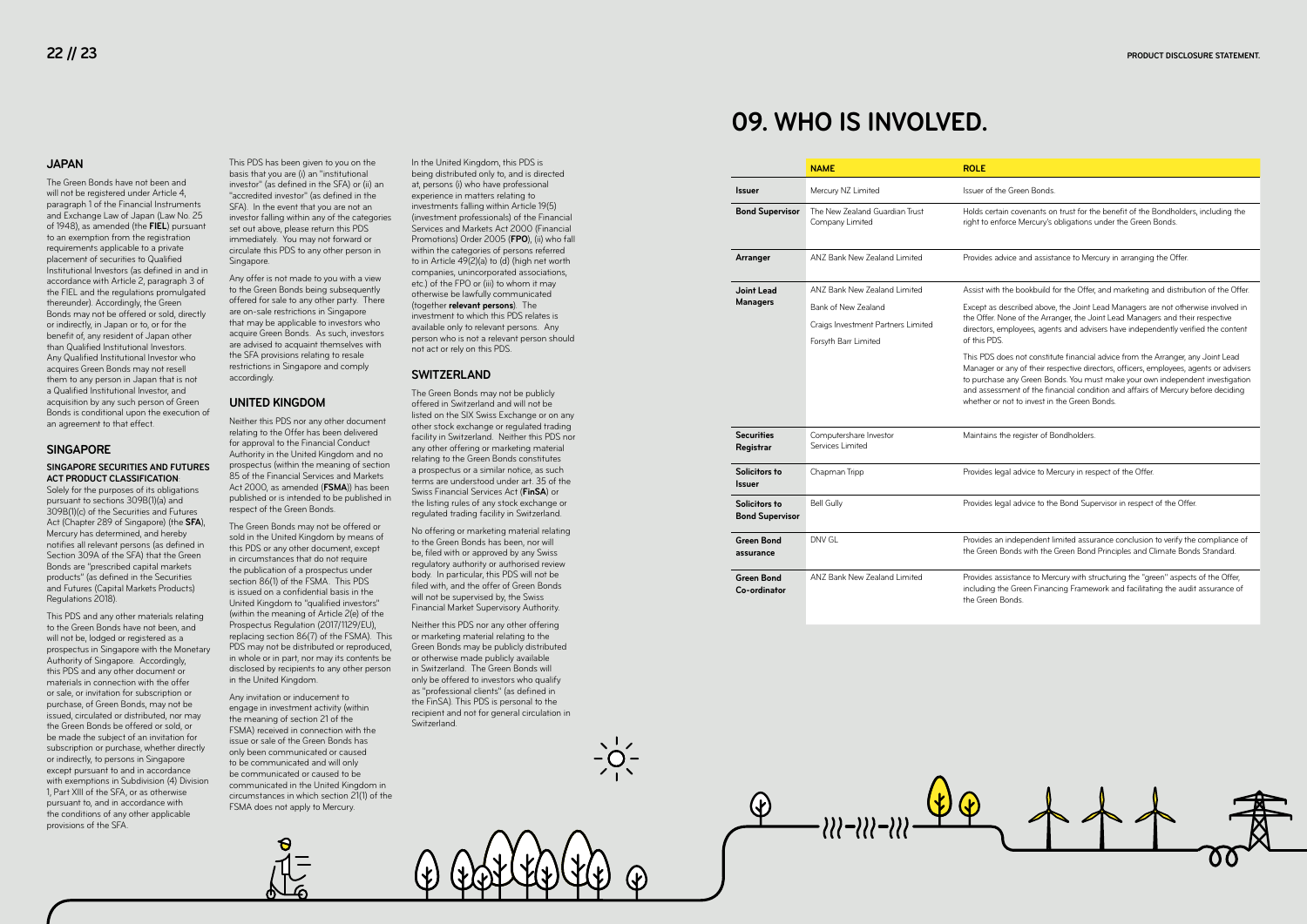## **10. HOW TO COMPLAIN.**

Complaints about the Green Bonds can be directed to:

#### **Mercury NZ Limited at**

Head of Investor Relations 33 Broadway Newmarket Auckland 1023

Telephone: 0275 173 470 Email: Investor.Relations@mercury.co.nz If for any reason Mercury is unable to resolve your complaint, please contact:

#### **The Bond Supervisor at**

The New Zealand Guardian Trust Company Limited Level 14, 191 Queen Street Auckland 1010

Telephone: 0800 683 909 Email: ct-auckland@nzgt.co.nz

The Bond Supervisor is a member of an external, independent dispute resolution scheme operated by Financial Services Complaints Limited (**FSCL**) and approved by the Ministry of Consumer Affairs. If the Bond Supervisor has not been able to

resolve your issue, you can refer the matter to FSCL by emailing complaints@fscl.org. nz, or calling FSCL on 0800 347 257, or by completing the complaints form online at www.fscl.org.nz/complaints/complaintform, or by writing to FSCL at PO Box,

5967, Wellington 6145.

The scheme will not charge a fee to any complainant to investigate or resolve a

complaint.

Complaints may also be made to the Financial Markets Authority through their

website www.fma.govt.nz.

Further information relating to Mercury and the Green Bonds is available on the online offer register maintained by the Companies Office known as 'Disclose'. The offer register can be accessed at https://disclose-register. companiesoffice.govt.nz/.

A copy of the information on that register is also available on request to the Registrar of Financial Service Providers at

> The Primary Market Participant or approved financial intermediary will: • provide you with a copy of this PDS (if

registrar@fspr.govt.nz. The information contained on that register includes a copy of the Trust Deed (including the Supplemental Trust Deed and the conditions of the Green Bonds).

Mercury is subject to a disclosure obligation in relation to its shares that requires it to notify certain material information to the NZX for the purpose of that information

being made available to participants in the market. Mercury's page on the NZX website, which includes information made available under the disclosure obligations referred to above, can be found at www.nzx.com/ companies/MCY. The Green Financing Framework and any updated Green Financing Framework can be accessed at

Mercury's website (currently at www.mercury.co.nz/green-bonds).

### **11. WHERE YOU CAN FIND MORE INFORMATION.**

The Offer will be open to institutional investors and members of the public who are resident in New Zealand.

All of the Green Bonds offered under the Offer (including any oversubscriptions) have been reserved for subscription by clients of the Joint Lead Managers, NZX Firms and other approved financial intermediaries invited to participate in a bookbuild conducted by the Joint Lead Managers.

There is no public pool for the Green Bonds. This means you can only apply for the Green Bonds through a Primary Market Participant

or approved financial intermediary who has obtained an allocation. You can find a Primary Market Participant by visiting www.nzx.com/investing/find-a-participant.

- you have not already received a copy); • explain what you need to do to apply for the Green Bonds; and
- explain what payments need to be made by you (and by when).

The Primary Market Participant or approved financial intermediary can also explain what arrangements will need to be put in place for you to trade the Green Bonds (including obtaining a common shareholder number (CSN), an authorisation code (FIN) and opening an account with a Primary Market Participant) as well as the costs and timeframes for putting such arrangements in place.

## **12. HOW TO APPLY.**

## **13. CONTACT INFORMATION.**

| <b>ISSUER</b>                                                                       | Mercury NZ Limited                                                                             |
|-------------------------------------------------------------------------------------|------------------------------------------------------------------------------------------------|
|                                                                                     | 33 Broadway<br>Newmarket<br>Auckland 1023                                                      |
|                                                                                     | Telephone: 0275 173 470                                                                        |
| <b>SECURITIES</b><br><b>REGISTRAR</b>                                               | <b>Computershare Investor Services</b><br>Limited                                              |
|                                                                                     | Level 2, 159 Hurstmere Road<br>Takapuna<br>Auckland 0622<br>Private Bag 92119<br>Auckland 1142 |
|                                                                                     | Telephone: +64 9 488 8777                                                                      |
| ARRANGER,                                                                           | <b>ANZ Bank New Zealand Limited</b>                                                            |
| <b>GREEN BOND</b><br><b>CO-ORDINATOR</b><br><b>AND JOINT LEAD</b><br><b>MANAGER</b> | Level 10, ANZ Centre<br>170 Featherston Street<br>Wellington 6011                              |
|                                                                                     | Telephone: 0800 269 476                                                                        |
| <b>JOINT LEAD</b>                                                                   | <b>Bank of New Zealand</b>                                                                     |
| <b>MANAGERS</b>                                                                     | Level 6, Deloitte Centre<br>80 Queen Street<br>Auckland 1010                                   |
|                                                                                     | Telephone: 0800 284 017                                                                        |
|                                                                                     | Craigs Investment Partners Limited                                                             |
|                                                                                     | Level 36 Vero Centre<br>48 Shortland Street<br>Auckland 1010                                   |
|                                                                                     | Telephone: 0800 226 263                                                                        |
|                                                                                     | <b>Forsyth Barr Limited</b>                                                                    |
|                                                                                     | Level 23, Lumley Centre<br>88 Shortland Street<br>Auckland 1010                                |
|                                                                                     | Telephone: 0800 367 227                                                                        |
|                                                                                     |                                                                                                |
|                                                                                     |                                                                                                |
|                                                                                     |                                                                                                |

 $\langle A \rangle$ 

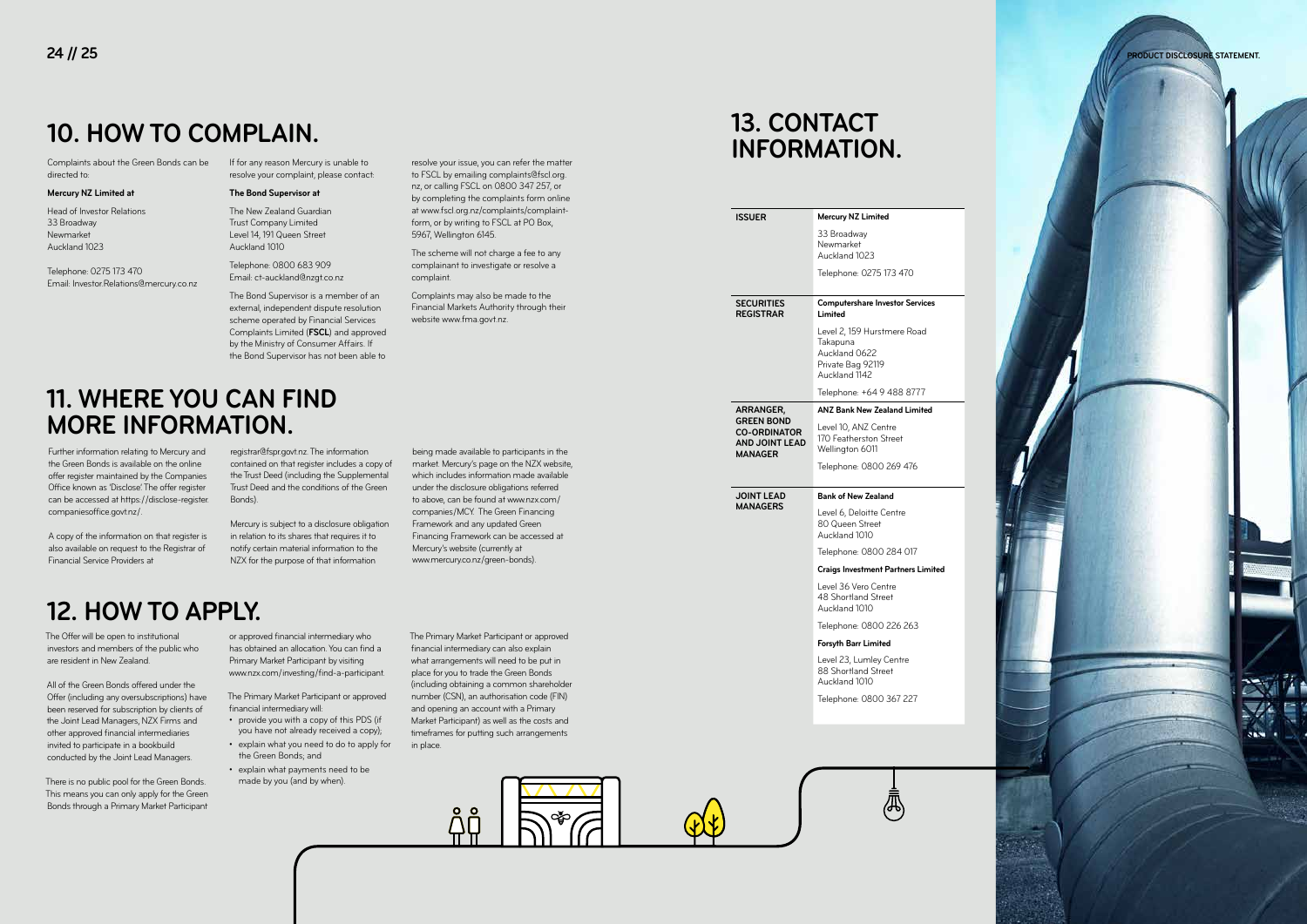## **GLOSSARY.**





| Joint Lead Managers          | ANZ Bank New Zealand Limit<br>Forsyth Barr Limited.                                                                              |
|------------------------------|----------------------------------------------------------------------------------------------------------------------------------|
| <b>Listing Rules</b>         | The listing rules applying to th                                                                                                 |
| <b>Master Trust Deed</b>     | The master trust deed dated<br>May 2019) between Mercury a<br>the Green Bonds, may be issu                                       |
| <b>Maturity Date</b>         | 14 September 2027.                                                                                                               |
| Mercury or Issuer            | Mercury NZ Limited.                                                                                                              |
| Negative Pledge Deed         | The negative pledge deed da<br>Subsidiaries (as defined there                                                                    |
| NZX                          | NZX Limited.                                                                                                                     |
| NZX Debt Market              | The debt security market ope                                                                                                     |
| NZX Main Board               | The main registered market f                                                                                                     |
| Offer                        | The offer of Green Bonds ma                                                                                                      |
| <b>Opening Date</b>          | Monday, 31 August 2020.                                                                                                          |
| PDS                          | This product disclosure stater                                                                                                   |
| Primary Market Participant   | Has the meaning given to tha                                                                                                     |
| <b>Principal Amount</b>      | \$1.00 per Green Bond.                                                                                                           |
| Principal Subsidiary         | Has the meaning given to tha                                                                                                     |
| Rate Set Date                | Friday, 4 September 2020                                                                                                         |
| Register                     | The register in respect of the                                                                                                   |
| Securities Registrar         | Computershare Investor Serv                                                                                                      |
| Supplemental Trust Deed      | The supplemental trust deed<br>setting the terms and conditi<br>time).                                                           |
| Swap Rate                    | The mid-market rate for an ir<br>to the Maturity Date as calcul<br>market convention, with refer<br>Set Date (rounded to 2 decim |
| <b>Trust Deed</b>            | The Master Trust Deed, as sup                                                                                                    |
| USPP                         | An issuance of notes to inves                                                                                                    |
| USPP Note Purchase Agreement | The Note Purchase Agreemer<br>purchasers of its USPP notes.                                                                      |

### **26 // 27 PRODUCT DISCLOSURE STATEMENT.**



ited, Bank of New Zealand, Craigs Investment Partners Limited and

the NZX Debt Market.

14 April 2003 as amended from time to time (most recently on 21 and the Bond Supervisor pursuant to which certain bonds, including tued (as amended or supplemented from time to time).

ated 7 March 2001 provided by Mercury and the Guaranteeing ein). Bondholders do not have the benefit of this deed.

erated by NZX.

for trading equity securities operated by NZX.

ade by Mercury under this PDS.

ement for the Offer dated 21 August 2020.

hat term in the NZX Participant Rules as amended from time to time.

at term in the Master Trust Deed.

**Green Bonds maintained by the Securities Registrar.** 

vices Limited.

d dated 21 August 2020 between Mercury and the Bond Supervisor tions of the Green Bonds (as amended or supplemented from time to

nterest rate swap of a term matching the period from the Issue Date lated by the Arranger in consultation with Mercury, according to rence to Bloomberg page 'ICNZ4' (or any successor page) on the Rate nal places, if necessary, with 0.005 being rounded up).

ipplemented by the Supplemental Trust Deed.

stors in the United States by private placement.

ent dated 8 December 2010 between Mercury and the initial